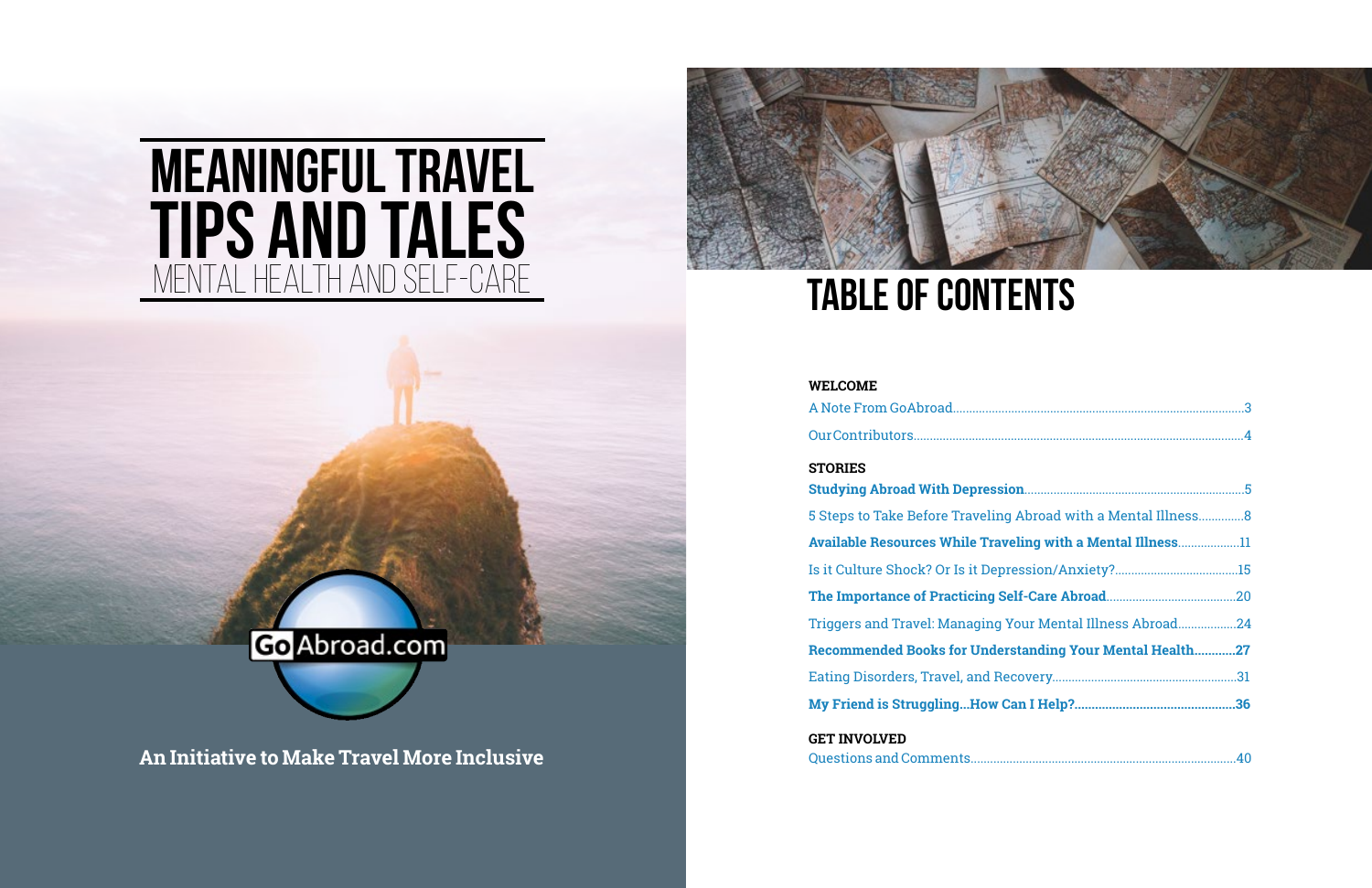## <span id="page-1-0"></span>**Why We Created this Book for travelers with mental illness**

#### A Note from GoAbroad



 $\mathbf{U}$ ne in four people in the world will [suffer from mental illness in their lifetime.](http://www.who.int/whr/2001/media_centre/press_release/en/) On the spectrum of disorders and illnesses, this looks different for everyone— just as treatment looks different for everyone.

As transformative and freeing as travel can be, it's important to remember that it won't always be a perfect or positive experience for everyone. There is a dominant narrative in travel, one that portrays a very go-getter, happy-go-lucky, high-spirited, wonderful, magical experience. Sometimes, that just isn't the case. What's most important, however, is to **remember that the less-than-instagram-worthydays should not prevent you from meaningful travel.** You can not only travel, study, intern, teach, and volunteer abroad with a mental illness, but you can thrive while doing it.

Society's stigmatization of mental health care and mental disorders is what prevents more than half of people currently suffering from a mental disorder from seeking proper care and treatment. We want to talk about it– especially in the context of travel and international education.

"Mental illness is not a personal failure. In fact, if there is failure, it is to be found in the way we have responded to people with mental and brain disorders." – Dr Gro Harlem Brundtland, Director-General of World Health Organization.

As part of GoAbroad's push for more inclusivity in travel, our writers share their personal experiences, resources, and advice about managing their mental health abroad. **We want our readers to be inspired to travel, but to always prioritize their health and well-being.**

# **Our Contributors**



**Niki Kraska**, after intermittent volunteer stints in South Africa, Guatemala, and India, decided to quit her job in the U.S. to pursue a life of full time international volunteering and writing. She uses her experience working in non-profits to volunteer wherever her heart leads her and plans to pursue an international master's program to further her impact, because, Ubuntu.

**Charleen Johnson Stoever** is an introverted lover of dragon fruit juice. She loves sitting with Nicaraguan children on the side of the street while patiently breaking down North American stereotypes. With a short haircut and watermelon shaped earrings, she is passionate about mental health and the rewards that come with vulnerable travel. Not only does she write for five different blogs, she also teaches art and English classes in



the mountains of Nicaragua.



**Jennifer Teeter** graduated from Seattle University with a bachelor's degree in political science and French. During her undergraduate studies, she studied abroad in Grenoble, France. Jennifer now works at a university outside of Portland, Oregon, but she dreams of becoming a writer one day. Until then, she will live vicariously through her Instagram feed, using vacation days to see as much of the world as possible.

**Rebecca Murphy's** desire to experience the world began as a young child during her first viewing of The Sound of Music. Four languages, 17 countries, and two misadventures to Maria's Meadow later, Rebecca now fills her time writing about and marketing amazing places all over the world. Her travel experiences include studying abroad in Austria and Argentina, as well as backpacking Europe. When not talking up meaningful travel, she can be found playing the piccolo, enjoying the great outdoors of her Vermont home, and



planning theme parties.



This could be you! Want to share your own travel tips and tales? **[Give us a shout!](mailto:erin.oppenheim%40goabroad.com?subject=I%20want%20to%20contribute%20to%20African%20American%20Perspectives%20E-book)**

**Interested in joining this initiative? [Partner with us!](mailto:erin.oppenheim%40goabroad.com?subject=Partnering%20on%20GoAbroad%27s%20Inclusivity%20Initiative) GOABROAD.COM |**<sup>3</sup> **GOABROAD.COM |**<sup>4</sup>

**Jennifer Bangoura** plans her adventures from her bungalow in Maryland where she lives with her sweet family. From floating down the Niger river in Mali on a passenger steamer to watching the sunrise on a rooftop in Morocco, she's passionate about travel to Francophone Africa and appreciates the tender moments that traveling abroad has to offer. Her favorite artists are Yuna and Stromae, and her dream is to write a book while

traveling the Trans-Siberian Railway!



Note: Throughout this book we refer to the westernized notion of mental illness.

**Sylvia DeMichiel** was born and raised in a small town in Connecticut. She grew up traveling with her family and always had the desire to explore. She struggles with anxiety and depression, but she has never let that deter her from traveling. She is currently in grad school for International Education where her main area of focus is mental health and study abroad. In her free time she enjoys listening to podcasts, reading, and outdoor

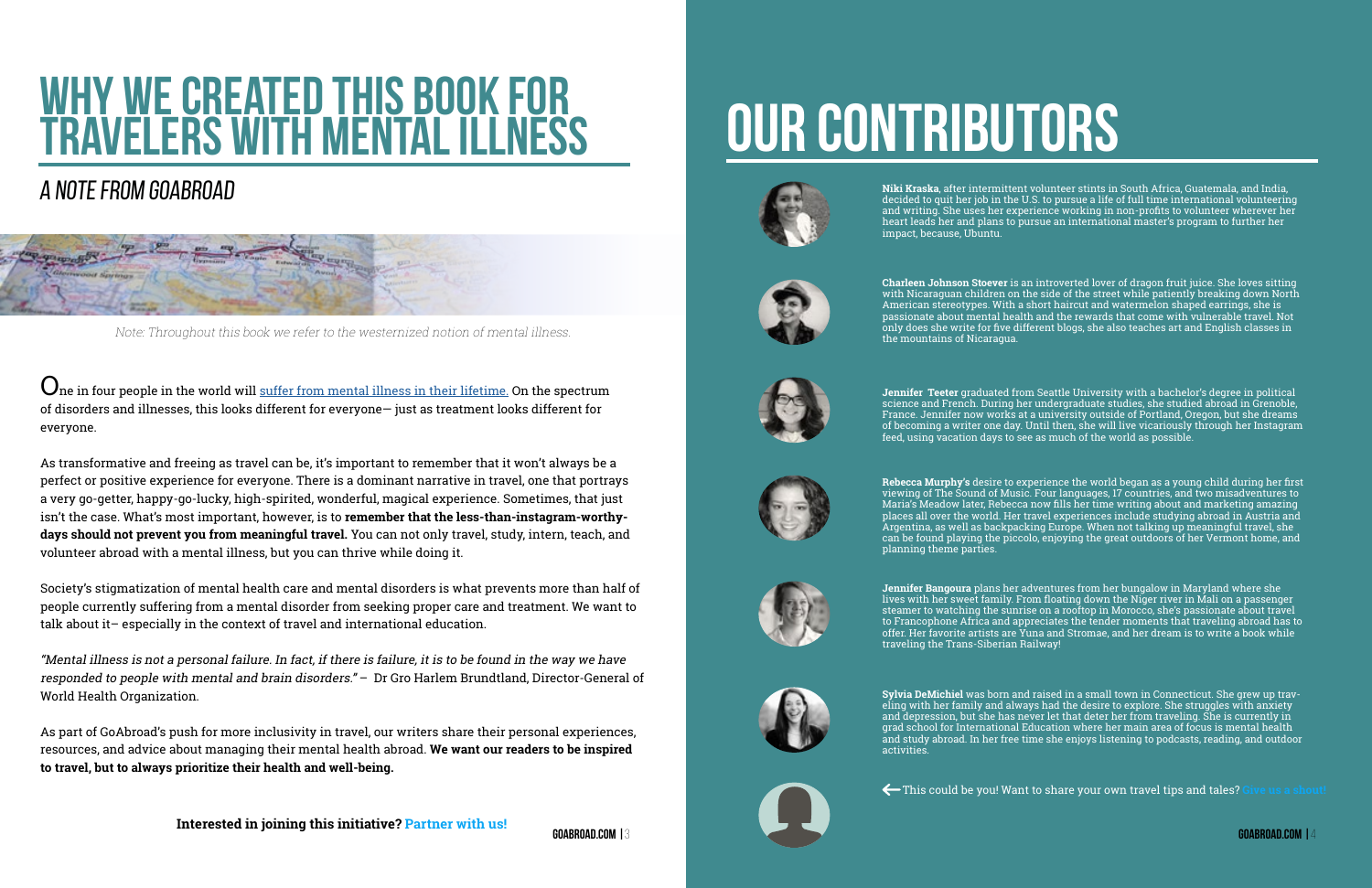<span id="page-2-0"></span>

## **it's a mind game:** studying abroad with Depression

by Jennifer Teeter

 $\bf D$ epression. Anxiety. Travel. Three words that have had an impact on my college experience and shaped my life.

I have struggled with depression since I was very young. I am sure I was the only fifth-grader in my class that had anxiety attacks and bouts of depression so strong that it prevented me from going to school some days. Over the years I've learned to manage it, thanks to therapy and writing, but it never went away.

**My depression was never the ridiculous commercial kind where I couldn't tie my sneakers or my dog sat staring at me with those sad eyes.** In my experience depression manifests itself as a general sadness, almost grief-like, that you learn to live with. It isn't constant. No, it seeps in like an unwanted house guest, making everything cloudy--an emotional Instagram filter if you will.

Sounds fun, yes? Well imagine taking these "issues" with you to college out of state. It makes conversations with your new roommates...interesting. Over my four years of college I got much better about talking about my anxiety and depression, but not until I returned from study abroad.

It was terrifying making that final decision to go, but doing it made me feel like I was in control of my life, not my depression. Before I signed the paperwork I spoke with my parents, my therapist, and the professor who was leading our study abroad. All of them had sage advice that helped me make the decision. While your therapist and family may already know your fears, telling your professor and the program you are going with seems like a hard thing to do. I promise it's not; it is painless and necessary. Everyone wants to make sure that you are able to enjoy your time abroad and they will do their best to help. Deciding to go is daunting and exhilarating, but the lessons that study abroad teaches you, not just the ones in the classroom, make it worth it.

#### **Dealing With Depression Abroad**

You will find a bunch of advice online about traveling or studying abroad with mental illnesses like depression or anxiety, but most of them are variations on these points:

**If you take medication DO NOT STOP TAKING IT.**  That's just a rookie move. Please make this the first thing you pack, and have a copy of your prescription just in case.

**Take some photos, a favorite sweatshirt, or even a pillowcase you love.** Take something that is a little piece of home. When I packed for France I thought I would become a fashionista so I consciously didn't pack my favorite pair of sweats and this ended up being one of my biggest regrets.

**Don't be afraid to say no.** Turn down that invitation to the bar if all you want to do is read a book or catch up on Netflix. You do you.

I never realized my need for some alone time until I was on a trip with three of my closest friends, standing on Fleet Street in Dublin when this urge to flee came over me. I needed to not be there. I needed to run. I needed things to be quiet. If I had just spoken up earlier it would have saved me some embarrassment.

**Make sure you have access to Skype, Facebook Messenger, or WhatsApp so you can video chat with your loved ones back home if you need to.**  Most programs have wifi in the contracts, but Mc-Donald's is also always an option (speaking from experience here). Thank you Golden Arches! Today I still struggle with depression and battle semi-frequent anxiety attacks, but when I am in a battle with myself I have those memories of my adventure abroad. See, study abroad made me stronger, but it also made me aware of how important it is to take care of your mental health.

**Journal.** It sounds cliche and like something mom would suggest-- mine did. Thanks, Mom! But this is the cheapest form of therapy there is, and in all honesty, you will want to remember everything about your adventures, even the not-so-great parts.

#### **Life After Study Abroad**

Study abroad wasn't all weekend trips to Rome or London. Sure, that was part of it, but a very real, tangible part was the little things that made my time abroad so special. It was dinners with my host family, finding a favorite cafe to call home when I studied for exams, or figuring out how to exercise outside when it's snowing. Study abroad helped me appreciate the little challenges of daily life and how to get through them without getting lost.

After college I had a hard time like a lot of postgrads will experience in the first year. When I had the chance to take my first solo trip I jumped on it. I boarded a plane bound for London all by myself. I relied on all the skills and strengths I learned about myself during college and study abroad and as I wandered through London. I talked to strangers for directions (because HELL NO I wasn't paying for an international plan), took tours of Piccadilly Circus, and wandered down Oxford Street for a spot of tea and= a bit of shopping.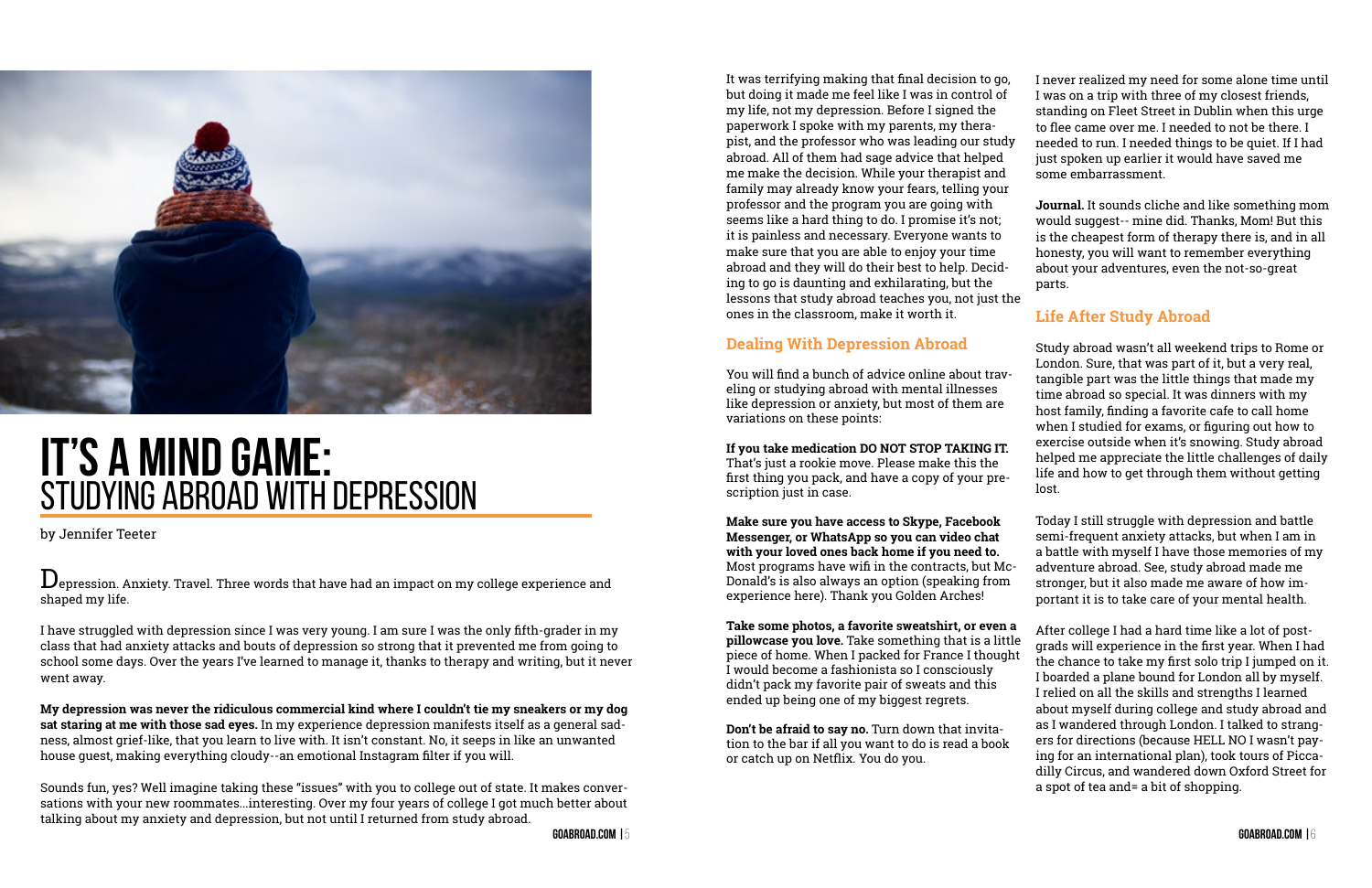<span id="page-3-0"></span>Study abroad wasn't all weekend trips to Rome or London. Sure, that was part of it, but a very real, tangible part was the little things that made my time abroad so special. It was dinners with my host family, finding a favorite cafe to call home when I studied for exams, or figuring out how to exercise outside when it's snowing. Study abroad helped me appreciate the little challenges of daily life and how to get through them without getting lost.

Today I still struggle with depression and battle semi-frequent anxiety attacks, but when I am in a battle with myself I have those memories of my adventure abroad. See, study abroad made me stronger, but it also made me aware of how im portant it is to take care of your mental health.

# **5 STEPS TO TAKE BEFORE TRAVELING ABROAD**<br>
WITH A MENTAL ILLNESS<br> **by Niki Kraska with a mental illness**

 $\mathbf Y$ ou've got your eyes set on travel, just like many of us. You're favorite color is green, just like many of us. And you have a mental illness, just like many of us.

After college I had a hard time like a lot of postgrads will experience in the first year. When I had the chance to take my first solo trip I jumped on it. I boarded a plane bound for London all by myself. I relied on all the skills and strengths I learned about myself during college and study abroad and as I wandered through London. I talked to strang ers for directions (because HELL NO I wasn't pay ing for an international plan), took tours of Picca dilly Circus, and wandered down Oxford Street for a spot of tea and a bit of shopping.

Why? Because statistics show that [450 million people in the world have a mental illness,](http://www.who.int/whr/2001/media_centre/press_release/en/) and that as many as 1 in 4 people will have a mental or neurological disorder at some point in their lifetime.You definitely aren't the first and won't be the last person to travel abroad with a mental illness - just like there are a number of people who travel with a manageable physical illness (did your cousins asthma hold her back?)

Depression tells yoū that the only way to make it stop is to quit. **Anxiety** tells you<br>that <u>y</u>ou can't <u>h</u>andle this<u>.</u> **Travel teaches you that you can.**



Yup, you read that right. Just because you have a mental illness doesn't mean you have to feel like the lone unicorn in the room when you travel abroad, no matter if you're traveling to <u>[learn a language,](http://www.goabroad.com/language-study-abroad) [vol](http://www.goabroad.com/volunteer-abroad)-</u> [unteer,](http://www.goabroad.com/volunteer-abroad) [intern,](http://www.goabroad.com/intern-abroad) or [study.](http://www.goabroad.com/study-abroad) (Don't worry, I thought I was, too.)

#### **Just like those traveling with a manageable physical health condition have to properly prepare for their**

**trip ahead, so do you.** 

So before you book that plane ticket, here's some steps and advice to take before you travel abroad with a mental illness.

**Step 1 – TALK**

**To yourself.** Are you ready? Ask yourself and be honest. Think about where you are in your recov ery. If you just started your treatment plan, proba not the best idea to throw yourself into brand new territory right away.

But, if you've reached a more stable place and can recognize and manage your symptoms, then you more likely to better handle new circumstances and challenges abroad when they arise. Traveling can and should be an enlightening and empower ing step in your path of recovery.

**To your doctor.** Now that you've decided you are mentally and emotionally ready to jump across oceans, it's time to talk to your doctor.

| ıbly<br>W     | A trusted doctor (preferably a psychologist or<br>psychiatrist) will tell you if you are medically<br>ready. Have you just started a new medication?<br>Have you recently suffered a traumatic event? Or<br>have you been clearly making progress over the<br>past six months? You get the picture. |
|---------------|-----------------------------------------------------------------------------------------------------------------------------------------------------------------------------------------------------------------------------------------------------------------------------------------------------|
| n<br>'re<br>g | It's important to really listen to your doctor's per-<br>spective and talk through questions, concerns,<br>hopes, etc. to come to a conclusion if now is the<br>right time to plan for travel or if waiting a bit lon-<br>ger is a better idea.                                                     |
| r-            | To your family. Alright, so you've gotten your own<br>approval and your doctor's approval - now comes<br>the hardest of all. Your family's.                                                                                                                                                         |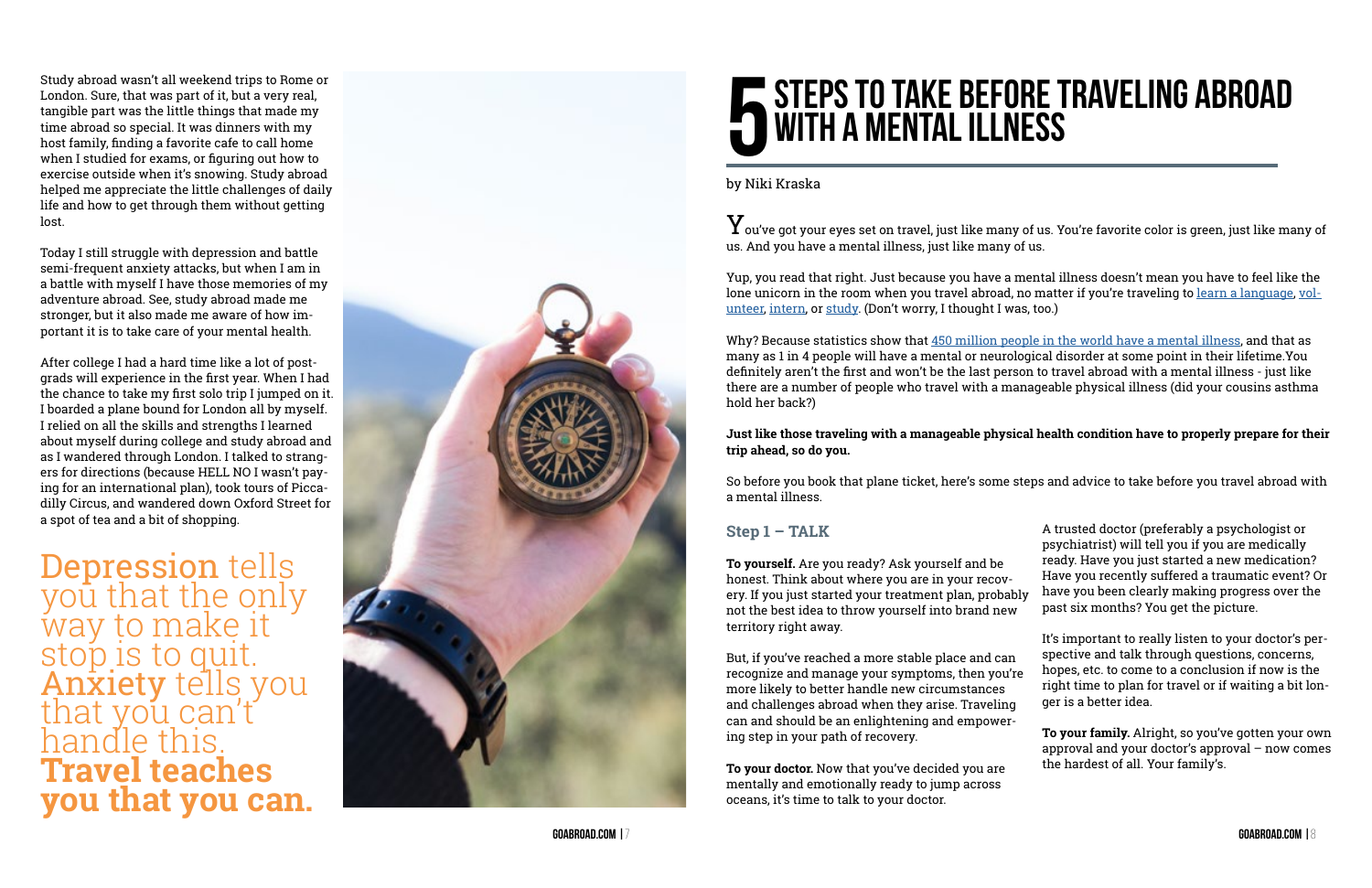Sometimes moms, dads, uncles, aunts, and brothers or sisters, can be the hardest ones to get blessings from (even when you don't have a mental illness). Your safety and wellbeing are going to at the forefront of their minds, not your excitement about learning how to salsa dance while studying in Latin America. You can't really blame them for that, but you CAN have a mature discussion with them explaining why you (and your doctor) have concluded you are ready to travel abroad.

Let them talk out their concerns and questions, too. You're going to want their support even when you're miles away.

**To yourself again.** Time to check-in. Everyone is on board – make sure you are still on board too. Reflect on the discussions you've had with doctors and family. If all signs are green, let the fun of preparations begin! (Ok it's not all fun. Preparing is actually quite stressful, so make sure you have positive support during this time too!)

#### **Step 2 – BUY**

**Travel health insurance.** No matter who you are, every traveler should have travel health insurance. You never know when an illness or accident can occur, especially in a foreign country. While pre-existing conditions are not usually covered, it still brings peace of mind knowing you won't go into debt from one unplanned hospital visit abroad. One less thing to worry about.

**Enough prescriptions for your trip.** Doctors are able to prescribe a 3-month prescription pretty easily, sometimes even 6-month. Insurance companies are the ones that create a challenge. At times they say no or will charge you a much higher price for a large quantity at a time. If you call in and explain you will be traveling abroad, you can ask for these rules to be waived.

Even if you are going abroad for two weeks, better to pack a little extra as well. If your luggage goes missing or you flight back home gets delayed a few days, you'll have back up to get you by.

**Personal care items.** We all have our "quirks." Fear of flying, germophobia, the list goes on. If you have a long flight, investing in that neck pillow might just make the ride less stressful for you. Heading to a rural village? Don't be ashamed to stock up on soap or hand sanitizer so you can eat with your hands along with everyone else.

Those tiny things that make a big difference in your comfort level are not guaranteed to be everywhere you go. So whatever is going to mentally help you out, go ahead and put one (or 30) in your suitcase.

**Phone service.** If you have access to an unlocked phone, you're gold. Find out if and how you can get a SIM card in your host country so that Google Maps, Uber, etc. will be at your fingertips, A.K.A. make travel less stressful.

Otherwise, buying an international data plan is a smart choice, especially if a part of your travel will be alone or in a small group. Getting stuck somewhere and not being able to call your program leader is a recipe for panic, especially if you don't speak the local language.

Make sure you also have ways to communicate with your loved ones back home, whether it's an international calling card or a family lesson in how to use WhatsApp. Sometimes all you need is a good chat with someone who knows you to bring you back to you're A game.



#### **Step 3 – PREP**

**Get a note.** Ask your doctor to write an authorized letter of the prescriptions and medications you are taking. [Customs may decide to question your](http://www.travelinsurancereview.net/tips-and-advice/travel-safety-tips/checklist-for-traveling-with-medications/)  [meds,](http://www.travelinsurancereview.net/tips-and-advice/travel-safety-tips/checklist-for-traveling-with-medications/) so keeping the prescriptions and note with you avoids a hold up at the airport. Plus, if you need any sort of medical treatment, having this information is handy.

**Do your research.** Certain countries ban certain drugs, so it's important to research your host country's policies. Find out if your medication is available, what the drug name is called, and what you need in order to purchase it (a local doctor's prescription? Proof from a former pill bottle?). Hopefully you are able to take enough with you that this information won't be necessary, but better to be safe.

Also look into what types of mental health resources are available in the region and on your program. Are mental health doctors easy to access? Is there a staff member you can talk to if you are struggling? Just more knowledge to keep in your pocket - maybe it will even help out a friend!

get what helps or maybe even what triggered us in the first place. Make a list of what you need to feel your best (like a proper night's sleep and exercise each morning) as well as a list of your triggers and risk factors (like alcohol or crowded spaces). Schedules change a lot when you travel, so it's good to have reminders to keep yourself on track.

#### **Don't forget to pack your journal, running shoes, sketch pad, or whatever you need when you come home from a hard day.**

**Remember your coping strategies.** If I travel without hard rock music, it could bad news. For everyone. We all cope in different ways, and it's these positive coping skills that help us most in the toughest of times. Don't forget to pack your journal, running shoes, sketch pad, or whatever you need when you come home from a hard day. Sometimes, in the heat of the moment, we can for-Can you tell that conversations and checking-in with yourself are important? Be sure to schedule a final appointment with your doctor before you go, meet up with friends and family who will continue to be sources of support while you are away, and give yourself some last minute pep-talks to tell yourself "you got this!"

**Make a plan.** What if you do relapse or encounter a triggering event? The best way to prepare yourself is to know what you'll do in advance. Write down the steps you'll take when you realize you are struggling, including who you will turn to for support.

**Share your plan.** In order to hold yourself accountable to this plan, you have to share it. Pick someone you are very comfortable with (mom, your best friend, etc.), who has a good sense of your moods, and who you won't get mad at when they remind you about it (ok, so maybe not mom). Sharing can often reinforce your commitment to the plan, so you may not even need the reminder.

#### **Step 4 – TALK AGAIN**

- Discuss if and who you will tell on your trip. Is there a program leader you can tell in advance? Will you confide in your new flatmate? This is important to consider, especially if your are still in an early stage of your recovery. With the high
- prevalence of mental illness, if someone else on your program abroad doesn't also have a mental health condition, it's highly likely there are at least a few that know someone who does. Hopefully, that makes it easier to find someone to open up to.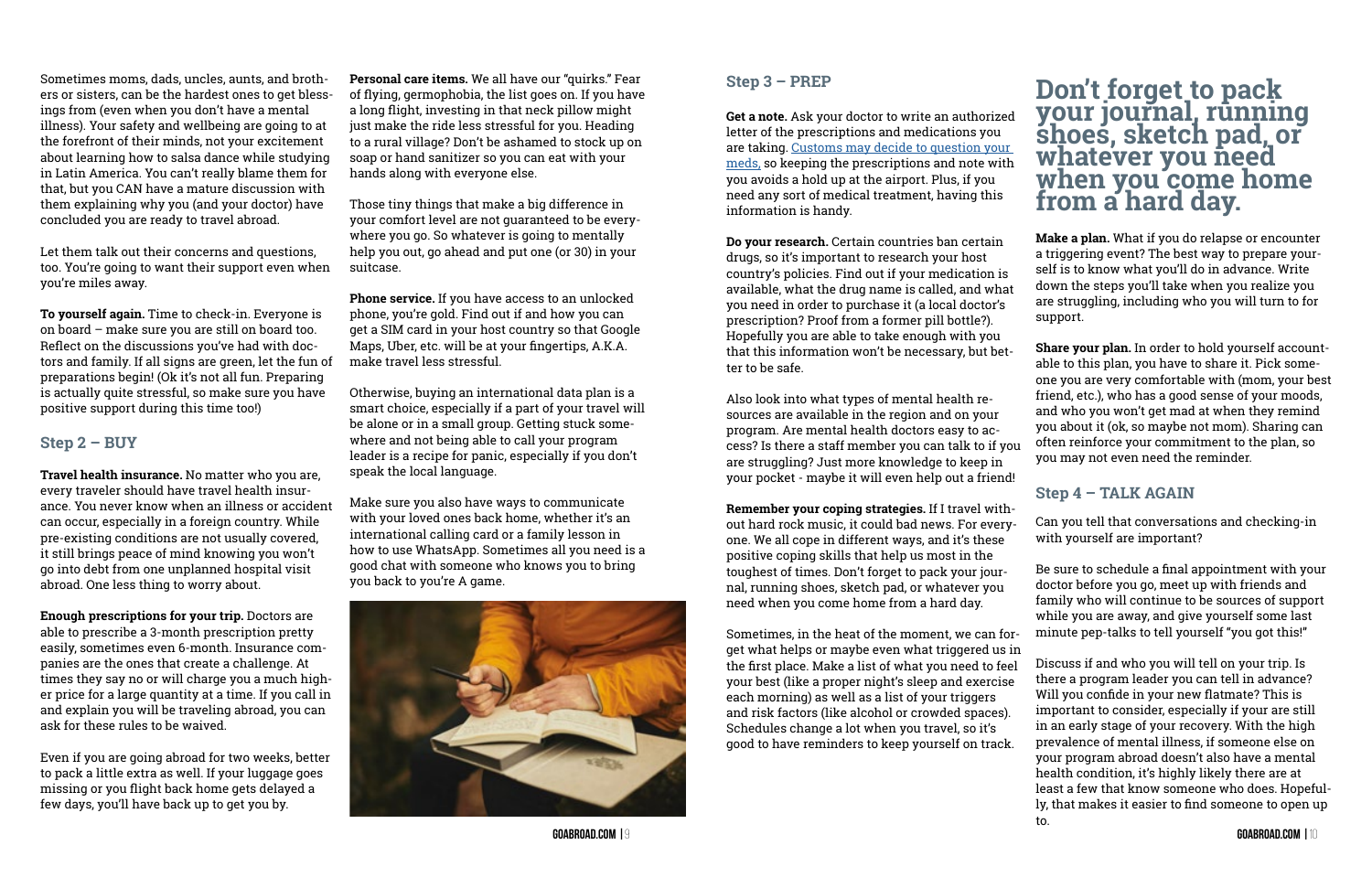<span id="page-5-0"></span>

#### **Step 5 – HAVE THE ADVENTURE OF A LIFETIME**

Sure, planning may take a little bit more effort and time than for others, but that, in fact, is what is going to ensure your experience abroad is everything you ever wanted and more! Get on that airplane knowing you are fully prepared for the unseen and unknown that lie ahead. Who know's – this could be just what the doctor didn't order (you did!) for a great [big step forward in your life ahead.](http://www.npr.org/templates/story/story.php%3FstoryId%3D113846968)

# **What resources are available to me while traveling with my mental illness?**

 $\bm 1$  raveling the world can be thrilling, exciting, and will open your mind to completely different ways of life. It can also be incredibly stressful, overwhelming, and trigger mental health issues you may currently be experiencing, or that you previously experienced. If you're traveling abroad with a mental illness, you will still have all the joys and excitement of being abroad, though you will need to take certain precautions in order to ensure your mental health and comfort are maintained.

by Jennifer Bangoura

Fortunately, with our interconnected world, you won't need to worry about getting in touch with a trusted medical professional or friend while traveling abroad, should the need arise. Preparation, however, is the best medicine when it comes to planning for the unknown. It's important to consider all your options before you reach the gate to board your international flight.

Whether you're studying, volunteering, interning, teaching, or getting your TEFL certification abroad, addressing your mental health, will be essential to ensuring your success abroad.

**We've put together a list of the best resources you'll have access to while traveling so you can be your best you.**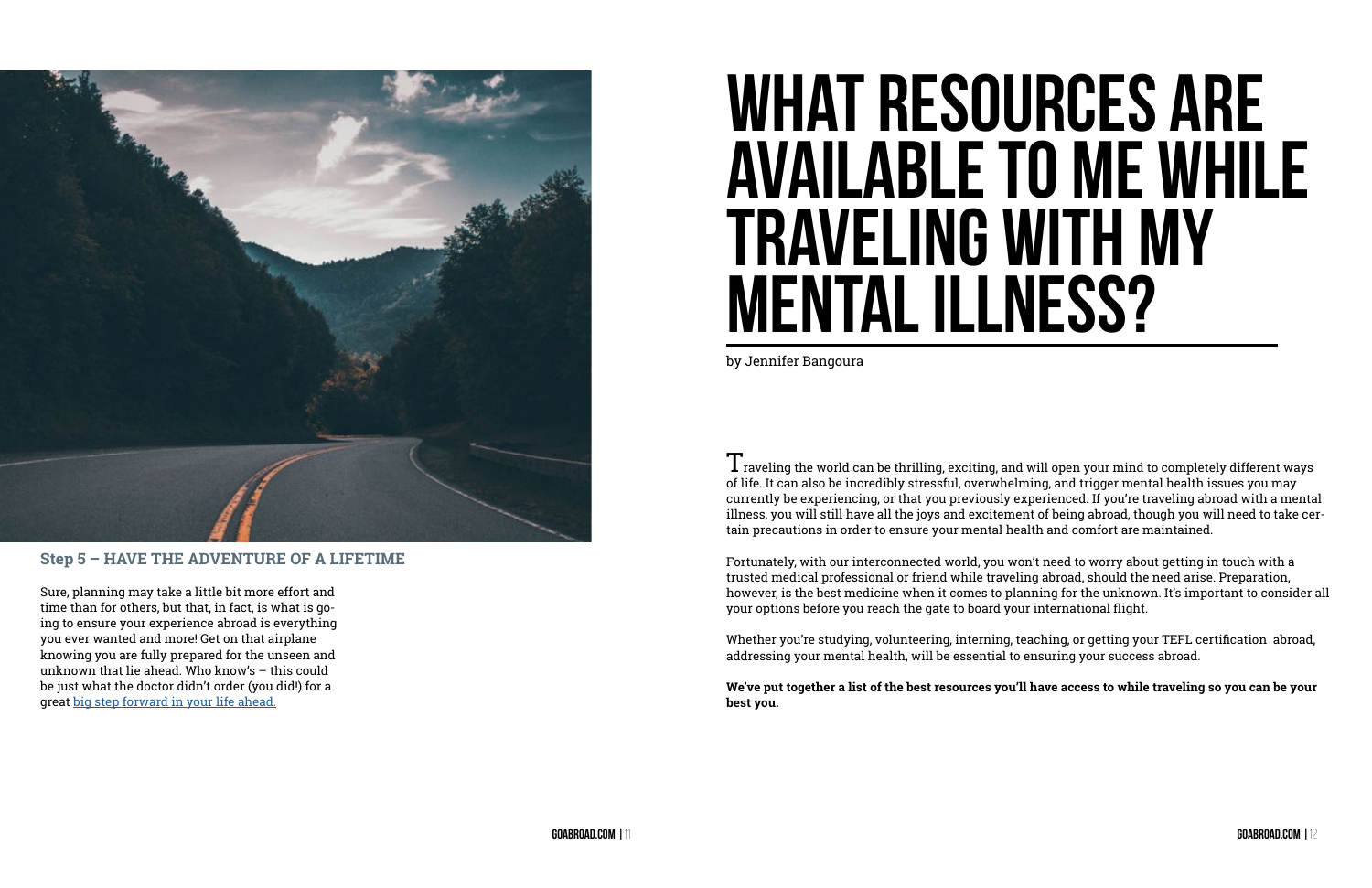

#### **Friends & Family Back Home**

Do you have anyone's phone number memorized? The only numbers I know by heart are my parent's landline, which has been the same for over 25 years, and my partner's cell phone number. But, what if I couldn't connect with them or I needed to speak to someone else while traveling abroad?

Before you head abroad, make sure to update your friends' and family members' contact information in a cloud-based platform like [Postable](https://www.postable.com/) so you can access the information wherever you are. While you may have everyone's phone numbers and addresses programmed into your phone, you may not have access to it or a quick and easy way to contact them. If you're especially nervous about how you may react to your new living situation, establish a weekly or bi-weekly time to check in with a close family member or friend who can help you process your living situation and make sure you're taking care of yourself as best you can. They're your best support system and resource at home, going abroad doesn't necessarily change that.

#### **New Friends From Your Program**

One of the best parts about traveling abroad is the new friends you will make who will understand your travel experience like no one else. While it may feel like middle school all over again as you meet this new group of people going through an intense experience with you, you will quickly find someone who understands you best, and you shouldn't feel afraid to lean on them in times of need. In fact, they might need someone to lean on as well and may be looking for someone to help them adjust to life abroad, too.

#### **In-Country Staff**

While traveling abroad with a mental illness you may need more professional support and the assurance that what you share will remain confidential. In this case, you can turn to your program staff based in country who are trained to listen to their participants and address their needs, including those related to mental illness.

If you feel comfortable, talk with a trusted staff member early on and flag any potential concerns you may have or ask them how past participants have addressed particular triggers you may have. It's likely they will know coping strategies for many of the needs you have and can help you identify ways to overcome obstacles to you having the best experience abroad possible. You can also check out [these self-care tips](http://www.goabroad.com/articles/study-abroad/the-importance-of-practicing-self-care-while-studying-abroad) to help you mitigate or prevent emotionally, or physically, stressful situations.

#### **Program Staff Back Home**

Prior to leaving your home country, you may have bonded with your program provider representative. This person likely spent a good deal of time helping you to decide which program would be a best fit for you and they have your best interests at heart. If you are still in touch with them and need to connect with someone who understands both where you're coming from and where you currently are (both physically and mentally), then reach out to them to touch base and seek advice as to how you can work through your mental illness abroad. If they can't help you, they will certainly be able to point you in the right direction of someone who can.

#### **Your University**

If you're on a university-supported program then you will have access to all the mental health services provided to any university student. Make sure to note the contact information for your university's counseling center before you go so you can reach out to the staff if needed. Whether it's an emergency or a check-in to ensure you are maintaining your mental health as best you can while traveling abroad, it's important to remember that reaching out for help is a sign of strength.

Finally, if you have a therapist at home then you should meet before you travel to establish how you can communicate if needed while traveling abroad. He or she may have a special number for international clients and it's important to understand how or if your insurance will cover international sessions before you arrive at that point. While talking with your family and friends may be helpful up to a certain point, some conversations are best had with a professional. If you're struggling to maintain your mental health while traveling abroad, reach out to your therapist for the help you need. [The Centers for Disease Control](http://wwwnc.cdc.gov/travel/yellowbook/2016/the-pre-travel-consultation/mental-health)  [and Prevention \(CDC\) p](http://wwwnc.cdc.gov/travel/yellowbook/2016/the-pre-travel-consultation/mental-health)rovides guidance for those traveling with mental illness for what you should do before, during, and after you travel abroad.

**Your Doctor**  Depending on the severity of your mental illness and the stressors or triggers you may encounter on your travels, it's always a good idea to have your primary care physician's number close at hand before you travel abroad. Your doctor can provide you the prescriptions you may need before you travel abroad as well as a letter to confirm why you are carrying certain medicine abroad and that you have the right to do so. Discuss with your doctor how long you plan on being abroad to make sure you have enough of the medications you will need – and some extra in case of delays or rerouting. **Your Therapist**  While the stigma surrounding mental illness continues to exist, we are lucky to live in a time where groups like the [World Health Organization,](http://www.who.int/ith/other_health_risks/psychological_health/en/) universities, and study abroad providers are becoming more aware of the prevalence of mental illness and are [providing tools](https://www.nafsa.org/_/File/_/InternationalEducator/EducationAbroadNovDec05.pdf) to address many of the situations travelers may face that can be triggers. If you're traveling abroad with a mental illness know that there are numerous resources for [how](http://www.huffingtonpost.com/shanny-matterson/how-to-travel-with-mental_b_9128932.html)  [to travel with mental illness](http://www.huffingtonpost.com/shanny-matterson/how-to-travel-with-mental_b_9128932.html) and even more [tips to](http://www.nami.org/Blogs/NAMI-Blog/April-2016/Tips-to-Stay-Mentally-Healthy-While-Traveling)  [stay mentally healthy while traveling.](http://www.nami.org/Blogs/NAMI-Blog/April-2016/Tips-to-Stay-Mentally-Healthy-While-Traveling) Traveling abroad can highlight the best, and most difficult, facets of our health – both physically and mentally. Just as you would train for an athletic event, it is similarly important to prepare for your time abroad with your mental health at the forefront.

### **Traveling abroad can highlight the best, and most difficult, facets of our health – both physically and mentally.**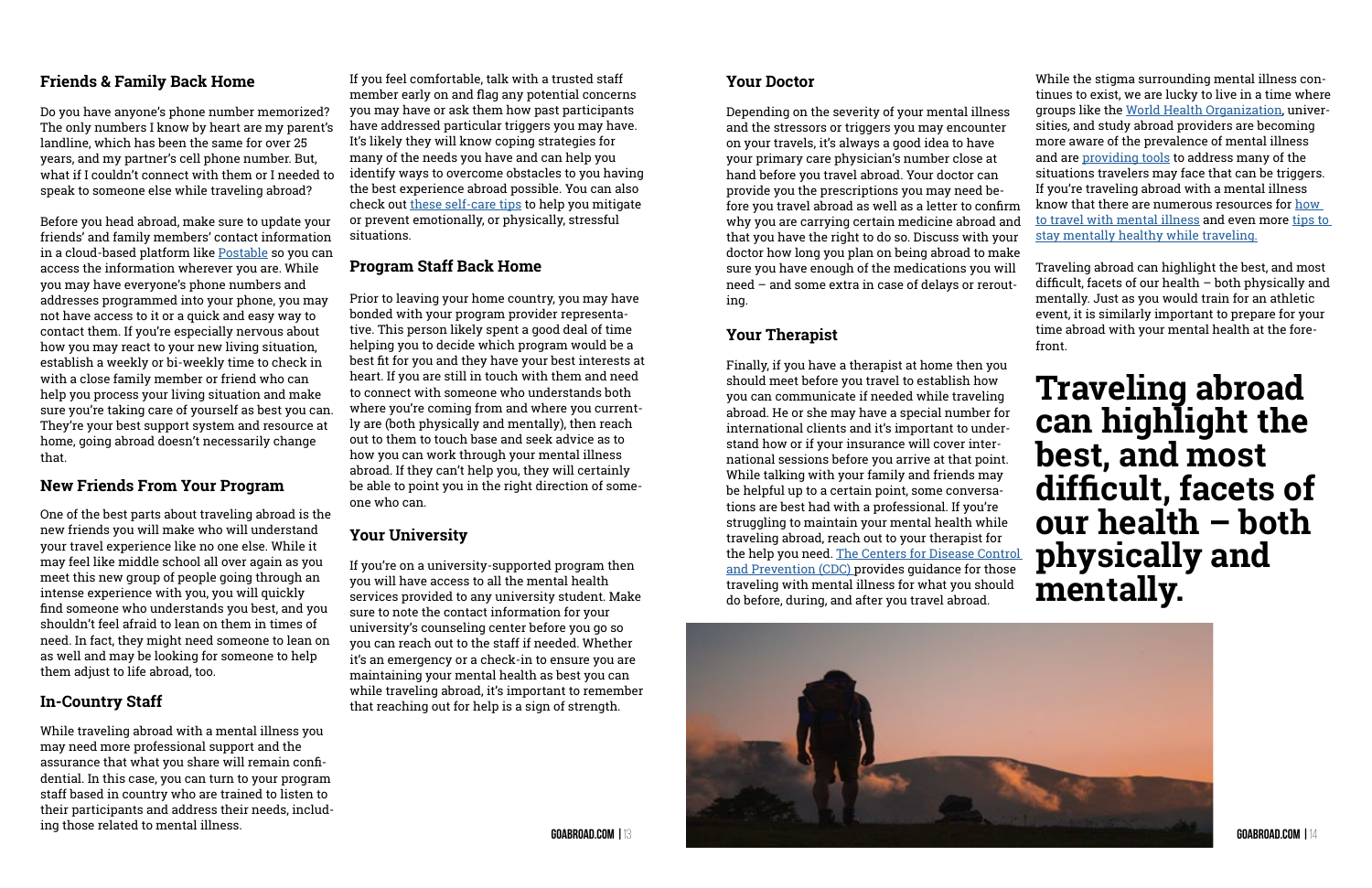# <span id="page-7-0"></span>**Is it culture shock? or is it Depression/ anxiety?**

by Rebecca Murphy



## Culture shock is the ultimate travel headache. Take the airline losing your luggage, plus your host be pumped that you're feeling down because it means you're doing something right!

brother loving Nickelback, plus breaking your new shoe on those damn cobblestone streets, and culture shock is worse than that. However, it is a necessary thing that everyone goes through when becoming immersed in a new region. If you don't go through culture shock while studying, interning, volunteering, or teaching abroad, it probably means you're not immersed enough, so in a weird way, you should

Despite it being a right of passage, experiencing culture shock can really throw even the most stable people and experienced travelers off, and it can be tricky to tell if there is a more serious issue underneath. Some symptoms of culture shock can even mimic depression and anxiety, making it difficult to tell if there is a bigger problem or just something that will eventually pass. So, how do you tell the difference and figure out if you're having an episode (if you've been diagnosed), developing a disorder (if you haven't been diagnosed), or are just confused, sad, and experiencing a combination of hormonal/ exhausted/brain-on-overload?

#### **What Is Culture Shock?**

Imagine coming from rural, cold New England (and having never really left New England),kissing your parents goodbye in the midst of a snowstorm, then arriving 14 hours later at of one of the busiest, dirtiest, and hottest airports in the world where everyone around you is yelling at their screaming children in a language you don't understand, and pushing up against you on all sides. Buh-bye personal space. This is the very first encounter with the confusing, elusive, and straight up obnoxious thing that is culture shock. Buckle up!

**Culture shock is the feeling of disorientation brought on by experiencing an unfamiliar culture, lifestyle, or set of attitudes.** In other words, when you pack up your life, fly halfway around the world, and try to immediately immerse in a totally different culture, you can obviously expect to feel completely out of place and stick out like a sore thumb. To expect anything different would be delusional.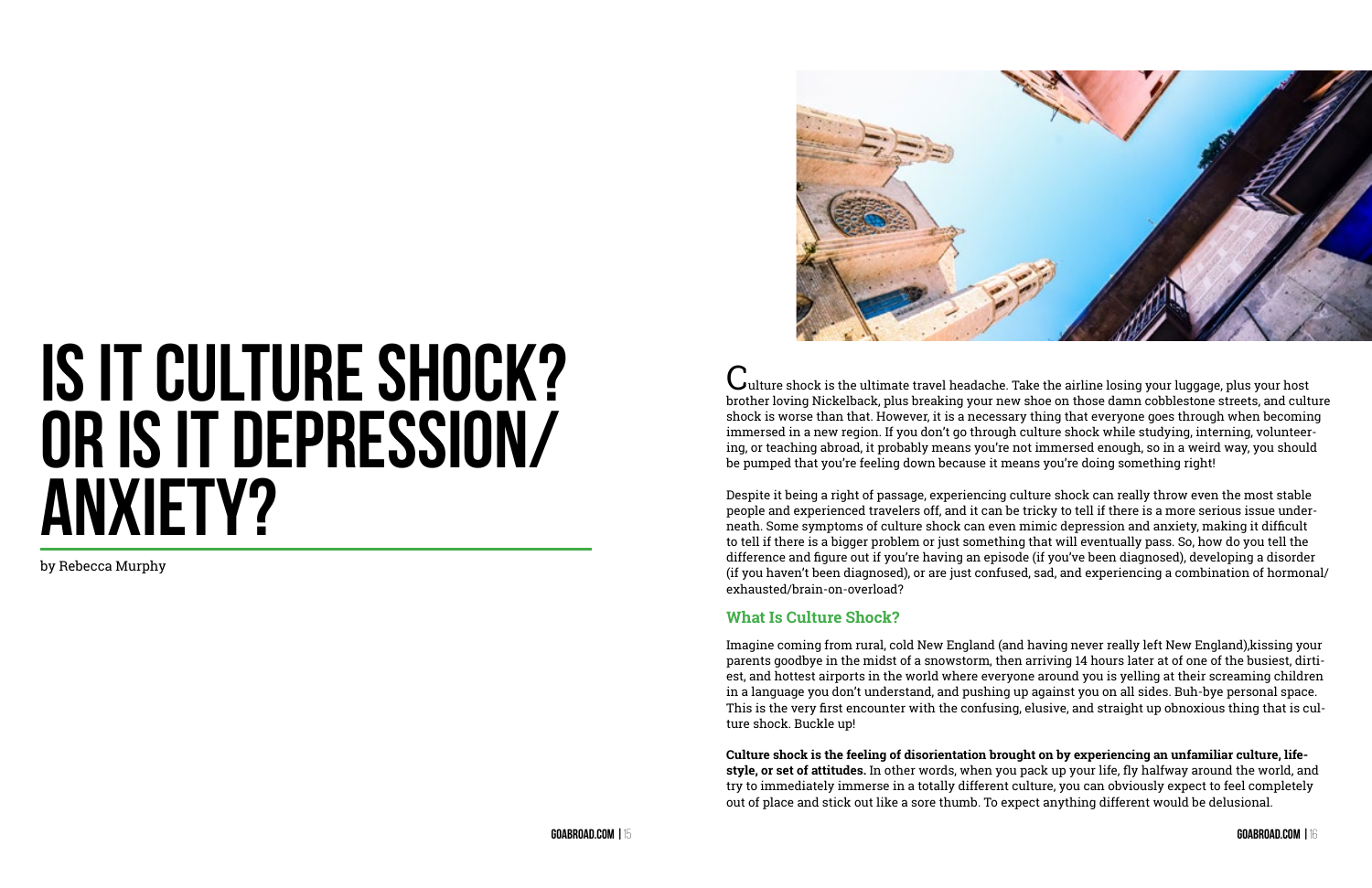When you travel or move to a new region, your daily routine, attitudes of people around you, and overall environment are completely different, and the process of recognizing, comprehending, and eventually adapting to these differences is the foundation of culture shock.

In our comfortable environment, our behavior, tone of voice, hand gestures, body language, and social cues all come from the culture we're born into. We take the automatic understanding of these things for granted because we don't have to pay attention to them – but that doesn't mean that they're not there. In a new culture, we have a heightened sense of awareness to these parts of life because they are so unfamiliar and confusing to us. Everyone expects to feel out of place linguistically or physically if they're in a different country, but most people don't expect to not understand basic parts of life like hand signals, how to wait in lines, or how to greet someone. These subtleties, which can be so unexpected that it feels like you've literally hit a wall when you experience them, are the reasons why it's called "culture shock" and not "culture hug and warm greetings".

For some people, they experience culture shock right from touchdown at the airport and then maybe not again until a month later when they are trying to buy feminine products at the corner market and the man behind the counter yells at them. Luckily for most of us, there are four definitive stages of culture shock that we travelers follow:

#### **1. Honeymoon (Initial Euphoria)**

When you first arrive in a new place, everything you see and do will be exciting, foreign, and endearing. It is totally normal to get caught up in all the wonderful things your new home has to offer and see right over any potential annoyances. You'll want to 'gram every meal that looks slightly different than what you're used to. You'll find the morning traffic jams to be funny because your usual definition of traffic is being stuck behind a tractor. You might even have competitions with your new friends over who has the most mosquito bites from sleeping without screens.

#### **2. Anxious (Irritation & Hostility)**

This euphoria will wear away quickly. You'll become agitated at simple things being so different. Maybe you'll get really lost in your new home because you can't read the street signs. You won't understand why you have to buy bus passes at the post office but the post office is never open. You'll just want to grab a quick cup of coffee but forget that your new culture only does sit-down coffee, and secretly/guiltily wish there was a Starbucks nearby. You will hate that you feel all of this anger and sadness at what was just a few weeks ago so new and exciting, and you won't know where to place it all, so you'll probably find yourself sobbing into your webcam at your mom or girlfriend or cat who is 10,000 miles away about how you just want a large chai latte and to ride the city bus without accidentally ending up in another country, dammit!

#### **3. Adjustment (Gradual Understanding)**

Eventually, everything will start to click into place. Things that used to be so foreign and confusing will become routine, and your life will have balance once again. Rather than feeling annoyed or disgruntled that something doesn't go your way, you'll understand why it doesn't and make more of an effort to learn about these factors that make cultures different. You might even come to enjoy that something is different. Maybe you used to hate that salads were dressed with only spices and olive oil, but now you can't imagine eating it drenched in Ranch dressing. You'll start to enjoy being forced to sit down and drink your coffee because you always meet someone new. You are firm, though, that you'll never be a Nickelback fan, no matter how much your host brother blasts them every Saturday morning.

#### **4. Mastery (Adaptation/Biculturalism)**

This is the final stage in your transformation of "Becoming a Local 101". You'll feel a high sense of comfort in your new home, you can throw out your maps and talk to strangers with ease, and language barriers aren't a problem anymore (except for screaming children because no one can understand kids yelling in foreign languages). You will still have moments of homesickness and confusion, but your new friends, host family, and daily activities will become part of your life, and you won't be able to imagine doing things any other way. What were you thinking, not using a bidet before? So barbaric.

#### **How Should I Deal With Culture Shock?**

Push through. It is definitely easier said than done, but culture shock is not going to just go away if you hide out in your new apartment binge-watching Orange is the New Black. You have to throw yourself into uncomfortable situaas you can in the hopes that someday soon these situations will become comfortable. Meet people, explore everything, read and watch the local news, party until 6am just like the locals, and stuff your can find. Everything will click into place eventualand feel like you're just stuck on one of the phases of culture shock with no "aha" moments, there is a possibility that it's more than just an adjustment effort!).

#### **Recognizing Depression/Anxiety While Abroad**

Depression and anxiety while abroad are more common than people like to admit. It's hard to complain when you've spent the whole day lounging in the European countryside and get to go home to your castle-view new apartment, but for people with depression or anxiety, even the most amazing things can be drowned out by emotion. It's easy for people battling this type of disorder to feel guilty, spoiled, or even confused for being down even when they're "living the high life" abroad, so they keep their feelings to themselves and hide the problem, potentially ruining their time abroad.

tions and experience as much of the new culture face with all of the Nutella or dulce de leche you ly, so in the meantime, ride the wave! **Is it Something More?**  If you've gone through months of ups and downs period. Ultimately, culture shock is temporary and it simply takes time to adjust to something totally new. If you feel like you're not adjusting or everything new is too much, maybe it's more than a fleeting discomfort. self-care seriously while abroad, as they aren't feelings that are going to be magically fixed (but that doesn't mean they can't be fixed with a little Illnesses like depression and anxiety are different for everyone, but ultimately you will need to take similar steps to make it more bearable while abroad. Start by talking to your family back home, program director, or school guidance counselor and have them help you speak with your host family, find a suitable doctor and/or therapist while abroad, and work through any international treatment or insurance issues. You are not the first person to go abroad with baggage (in fact most people go abroad with too much baggage!), and there are people available and programs set up to help those who need it.

Chances are, if you think you're developing depression or anxiety while abroad, you've probably been feeling some of these things for a long time, but nothing has made them surface quite like going abroad does. It's crucial to deal with the problem as you first begin to notice it and take

You'll be charmed by every difference rather than bothered and quick to recognize any cultural similarities to avoid feeling too out of your comfort zone right away.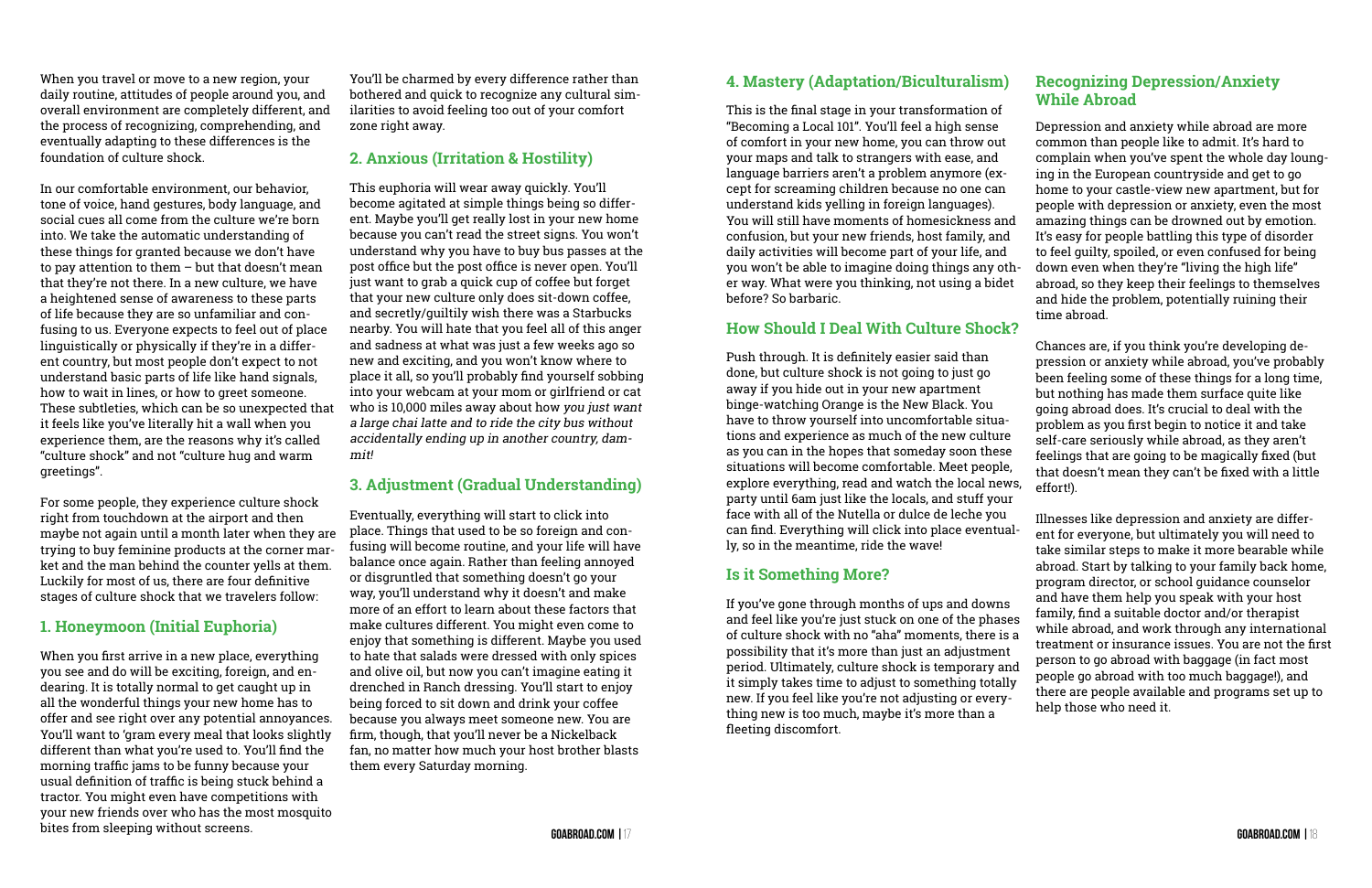<span id="page-9-0"></span>At the end of the day, regardless of if you're merely experiencing culture shock or if you're battling a more serious issue, talk to someone. The best thing you can do is acknowledge the problem and get someone with more authority involved to help you work through it. You're abroad in what probably is an amazing place and it would be incredibly unfortunate to spend the entire time you're there feeling miserable and helpless. There are ways to conquer whatever the issue is, so don't be afraid to be vocal. After all, you are part of the truly tiny percentage of people who throw themselves into a brand new culture, so there has to be some part of you that is confident enough to put this on yourself. You can do this, and while you might doubt yourself sometimes, you ultimately know you're strong enough. There's a reason why you didn't just stay home!

> $\perp$  here's a very extroverted, go-getter narrative in travel and international education, and why shouldn't there be? Studying abroad takes guts, and it requires you to jump into the unknown. With all of the travel apps, Facebook groups, and travel guides out there, it has become easier than ever to know what to expect from traveling before you even go abroad. Taking care of your mental health while studying abroad is as important as knowing what to pack or how to speak the language, but it isn't so easy to anticipate what low points will look and feel like.

**The best thing you can do is acknowledge the problem and get someone with more authority involved to help you work through it.** 





## **the importance of practicing self-care abroad**

by Charleen Johnson Stoever

Practicing self-care is super important, but, like mental illness, it is often stigmatized. Often times we don't know if we "deserve" to seek counseling or to take self-care days because we don't want to be seen as weak. I've learned the importance of taking care of my mental health and being vocal about it in order to normalize mental health days. The fact that this article needs to be written is enough of an indicator that we don't break the ice about mental health enough. Self-care is even more important for students and travelers who suffer from anxiety disorders or depression.

**We cannot be our best selves without taking care of ourselves.**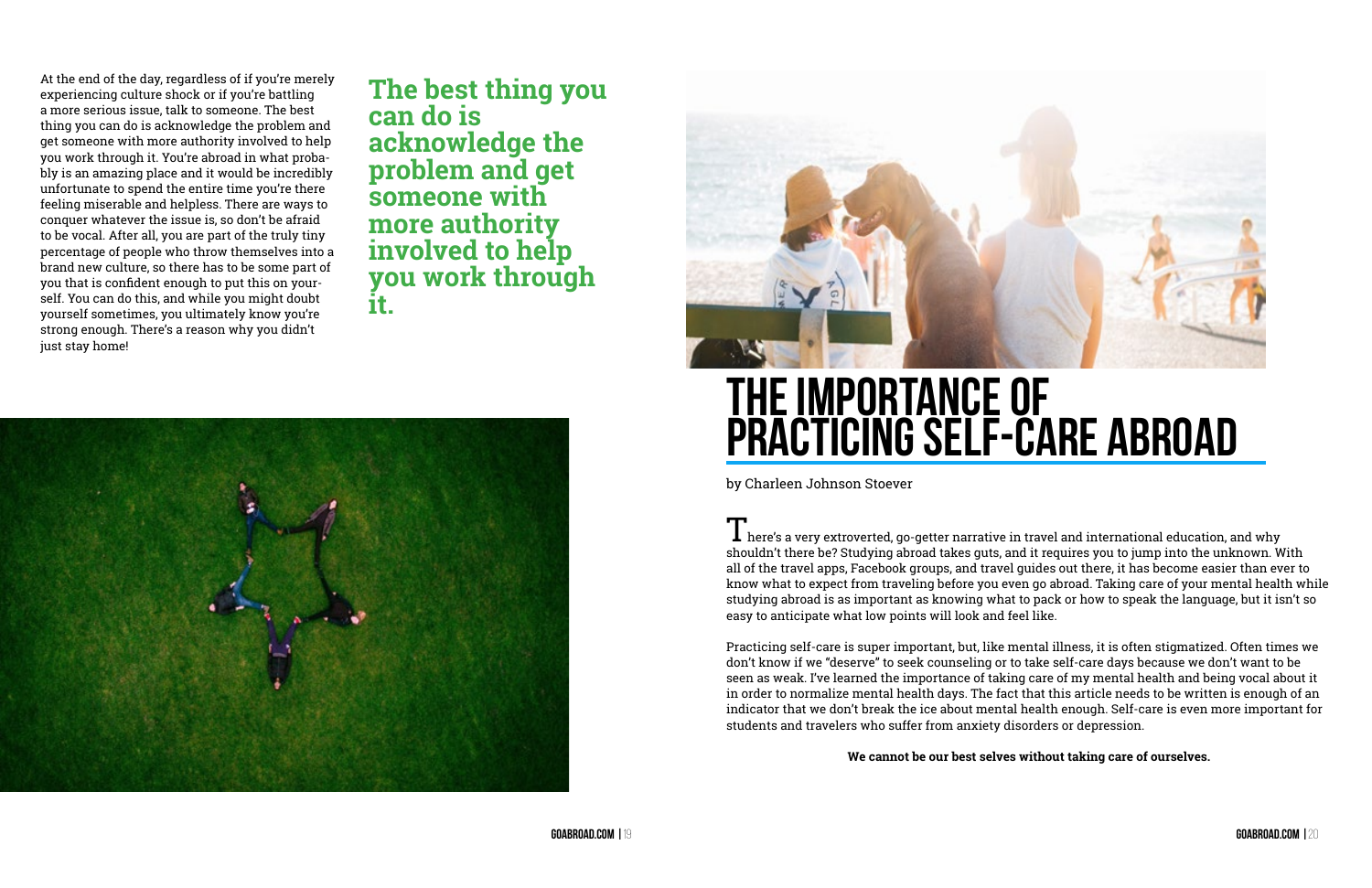Whether you've never seen a counselor or have yours on speed dial, just being aware of your mental health needs will help you capitalize on your study abroad experience. Here are some self-care tips to help you cope with the inevitable ups and downs of studying abroad:

#### **Invest in Mental Health Days**

Everyone has different self-care needs. Some of us need one hour a week, while others need more. Take at least one to two days a month to practice self-care, whatever that looks like for you, and remember that mental health days look different for each individual. I used to go on two-hour runs in the States on weekends, but in Nicaragua, running in a small city full of smog, honking horns, and street harassment isn't nearly as relaxing as it was for me at home.

Now, I only run at 6 a.m. on weekends when things are quieter. I still run because I enjoy feeling accomplished, but I've turned to other self-care methods to stay happy abroad too.

About once a month, I'll go get a \$5 pedicure done by a 17-year-old high school student. We'll talk for two hours about what it's like in my country, and she'll tell me about her family and her studies. Then, I'll go to the only hotel in town with a pool and pay \$5 for a day pass. I'll turn on some music (jazz is relaxing and country reminds me of home) and swim, then I'll do some journaling on the terrace with a panoramic view of my city. I leave feeling rejuvenated.

#### **Write About It**

After a hectic day, journaling helps me decompress and make sense of things. I jot down how I'm feeling, then ask myself why I feel sad or happy. Do I feel sad because a friend who visited from home just left? Do I feel happy because one of my students came over for three hours to draw with me? What can I do about the sadness, and how can I keep doing the things that make me happy?

Writing letters I'll never send is also therapeutic. Sometimes, expressing myself is more important than being heard. I've written letters to myself and to people who I can't or shouldn't talk to, just to get it out. I've found that with all the free time I've had living abroad, my mind brings back dormant memories (both good and bad) that I was too busy to really comprehend back home.

Writing letters or in my journal helps me let go of the negative and to keep it private, while I write about the positive aspects of my travels on my blog. It's more productive for me to share most of the ups with my friends and family, and spare them the downsides, because I want them to know that my experience is worth the roller coaster ride.

#### **Join a Group**

Whether you volunteer at an English center or join a Tuesday night salsa class, joining a group is a great way to find consistency in your not-so-consistent life. After the honeymoon phase of studying abroad ends and things stop seeming so amazingly perfect, frustrations will start to set in. You'll wonder why it's so hard to understand what the corner store owner is asking you as you're buying gum. It's normal to ask yourself things like "What am I even doing here?", "Why is it so hard to find stable Wifi?", "Why can't anyone understand me on the phone?", or "Why do people stare at me as if I have two heads?"

You will feel out of place. It's natural. The good news is that you do have some control over this feeling by being proactive and joining a daily or weekly group. I've started taking free sign language classes on Saturdays, during which I don't feel like a fish out of water and I can learn a language in a quiet environment. It's also a great chance to see friends.

#### **Be Creative**

Studying abroad exposes you to a new cultures and languages, pushing you to use parts of your brain that may be lying dormant until you walk out of the airport and hear everyone gabbing in French. Now that you have to be creative in navigating life abroad and living, speaking, and listening differently, why not use this creativity to your advantage? Maybe you wanted to pick up the guitar, but didn't have time with that pre-med course load you had in college. Now that you're abroad, why not pick up lessons and write a few songs?

Being creative is all about expressing yourself, and you don't have to be the next Jimi Hendrix to do it. It could be as simple as sitting in a park and sketching a fountain, or as meditative as making a collage with photos of your friends back home. I like to sketch and paint portraits of the Nicaraguans I've met, whether they're my students, my host grandma, or my neighbor. It's fun discovering

which of my students are also budding artists. **Exercise....Or Not** After a long-distance breakup, I was so depressed that I didn't want to exercise. I usually go crazy without a daily workout. I had to be okay with not being okay for a while, but eventually, I made myself go to a Zumba class because I remembered how much I loved dancing. Those Zumba classes were the highlight of my day, because it felt like I was clubbing with the lights on. Seeing the other people around me having fun and shaking it off made me feel better, if only for an hour a day. I almost always have a trip planned, whether it's a day hike with my best friend or a trip to Colombia. After I've had a bad day, it's comforting to know that I have a fun trip planned to put things into perspective. It's something to look forward to that keeps me motivated and moving. The excitement leading up to the trip is akin to the adrenaline rush I feel during my travels. Study abroad programs often plan group excursions, that range from museum visits to hiking trips, so mark these in your calendar! **Write Hand-Written Letters**

#### **Plan a Trip to Look Forward to**

The fact that I felt emotionally better after a workout highlights an undeniable body-mind connection. I've been hard on myself for not wanting to exercise, but then I remind myself that I need to listen to my body. When I don't feel like exercising, I'll just stretch for a bit to get the blood flowing, then I'll do a healthy alternative like reading. "I'd rather get an email than a beautiful postcard from Rio de Janeiro" said no one, ever. When was the last time you received a handwritten letter? It's an old fashioned gesture that never goes out of style. Your loved ones will be thrilled not only to hear from you, but to receive a tangible memento of your study abroad destination. Giving feels just as good as receiving, and after they get your



postcards, chances are they'll be excited to send you a care package full of chocolate bars and other treats you didn't know would be so hard to find.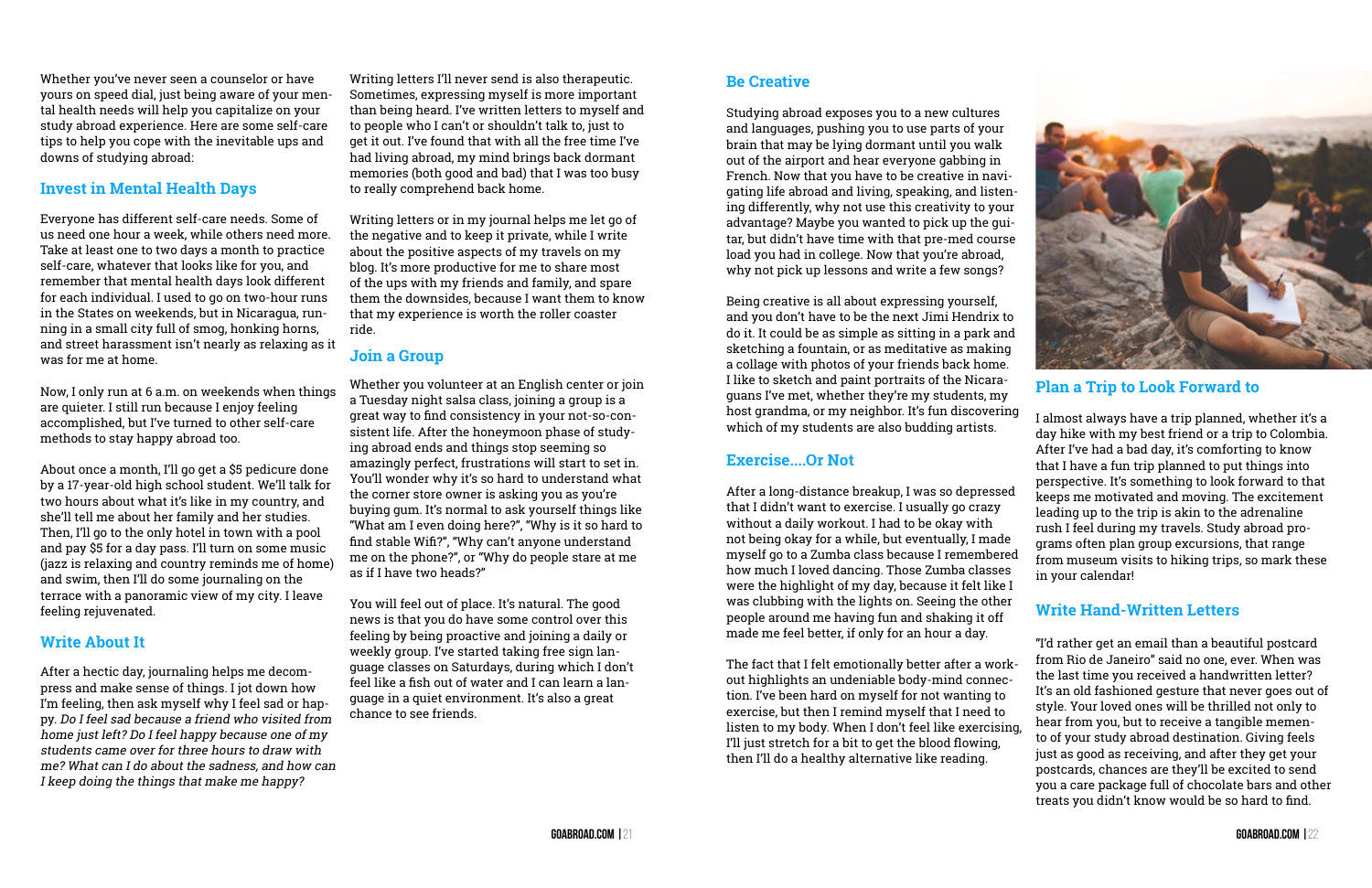#### **Use Your Programs Resources**

Some programs have counselors who can help you navigate culture shock and keep you mentally healthy. Your program's staff members are there to support you, whether you just need to talk through a bad day or you need help dealing with culture shock. The hardest step is reaching out for help, but once you do, you won't regret it. Don't treat your resources like an emergency room because it's never a good idea to wait until the last minute to get help

You are one of 4.5 million people studying abroad, and you definitely wouldn't be the first to reach out. Keep telling yourself that if you need to!

Everyone's version of self-care is different, wheth er it's staying in bed watching House of Cards or spending the day at the beach. Taking care of your mental health is one of the most crucial yet underrated strategies to ensure you have the best study abroad journey. If you or someone you know is going through a rough time abroad, share these tips with them. It shouldn't be a revolutionary idea to take care of yourself, but until articles like this one are no longer needed, let's keep normalizing self-care. You keep doing you, boo.

 $\mathbf S$ <sub>o, you</sub> have a mental illness. Just like you won't always let that stop you from getting out of bed, you're not letting that stop you from seeing the world. Travel is a challenge, and I'm not talking about how tough it can be to hike Mount Kenya. If you're interning abroad, you might not have comforts like drive-thru medication pickup. Teaching abroad comes with challenges like oversized classrooms that you might not be so used to. The stress and adrenaline of traveling can amplify triggers and other pre-existing problems, or it can create new ones.

## **Everyone's version of self-care is different...**



## **triggers and travel:** managing your mental illness abroad

#### by Charleen Johnson Stoever

Note: This article refers to the Western definition of mental illness. Check with your mental health professional about how travel may affect your mental illness treatment plan abroad.

[Going abroad offers a physical escape for your previous life,](https://www.internationalinsurance.com/news/travel-can-boost-mental-health.php) but your complex mind is inescapable. The change in scenery may be refreshing, but the intensity and novelty of flying overseas can be rough. Your mere survival, though, is a feat in a world that stigmatizes mental illness. Now that you're going abroad, let's talk about adapting your self-care. Everyone's mental health is affected in different con texts, whether you're a Latina rejecting social stigmas or a queer person dealing with bi erasure. Here are tips for managing your mental illness while abroad. You've got this!

#### **What to Know Before Traveling**

First, going abroad can lead anyone to feel loss and anxiety with regard to separation and uncertainty. Whether you're taking on depression, an eating disorder, or bipolar disorder, it's important to know that your feelings and triggers may lower, stay the same, or amplify. You're not alone, though. [16.8 percent of](http://www.miusa.org/resource/tipsheet/mentalhealthsuccess)  [U.S. college students with mental illnesses have studied abroad](http://www.miusa.org/resource/tipsheet/mentalhealthsuccess)– close to the same amount (17.1 per cent) as their peers.

Seemingly dormant issues may arise in unexpected ways. When I lived abroad, I was assaulted on a run. I never used to look behind me on runs until that happened to me, but hey, that's what happens when you have PTSD.

Now when I exercise outside, I'm triggered by simple little things like shadows behind me or the sud den sound of rustling leaves. I know that my body's natural defense mechanism is doing what it's gotta do to keep me safe, but it adds mental weight. I didn't expect these triggers to apply to my bike rides, though. Even when visiting my safe home town, I would still look behind me every couple of minutes. Has my PTSD put an extra weight on my travels? Every day. Does it stop me from traveling? No.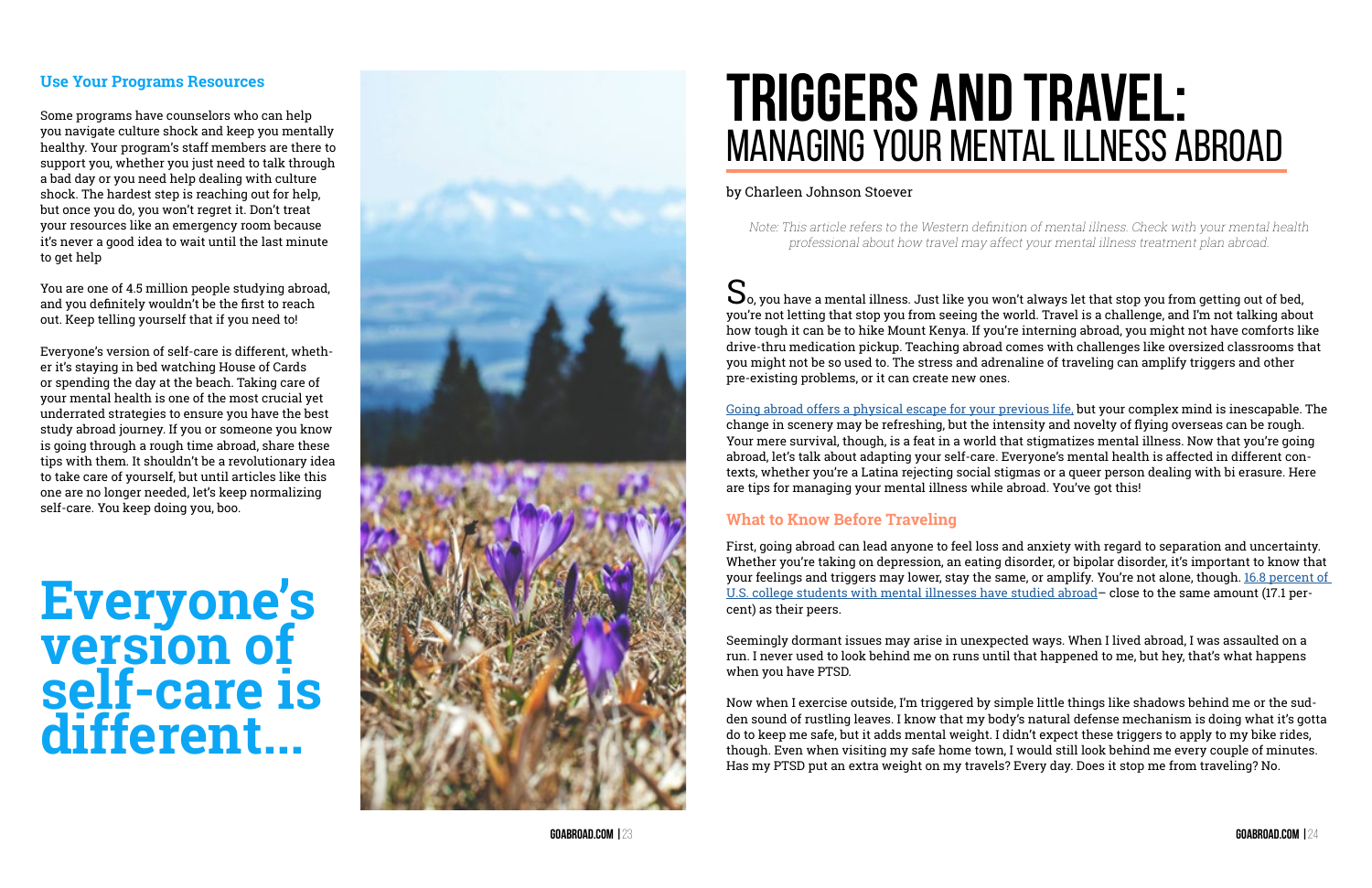While it's true that travel can hurt you if you have [a mental illness](http://www.lezbackpack.com/ways-travel-hurt/), let's talk about the upsides. When you set foot in your new country and you wonder why people don't flush toilet paper, that my friend, is called culture shock. It doesn't have to be shocking in a bad way. There's a honeymoon stage to arriving in a new country. You love hearing the accordions playing in the street, and you don't understand what anyone is saying, but you're finally free.

However wonderful you may feel, don't quit taking the Zoloft (or any other medications you're taking!). This may lead to a crisis that may lead you to be hospitalized or even sent home. If you are able to keep anything consistent, keep up with your meds. Research your new destination's time zone so that you avoid confusion regarding when to take your meds, too.

#### **While you're traveling, follow these tips:**

#### **Recognize and Track Your Progress**

Tracking your progress is such an important tool. Whether you're journaling about your day or writing down a list of things that make you happy, the point is for you to document your feelings and reflect on them in a constructive way. Also, print and fill out [Mary Ellen Copeland's](http://mentalhealthrecovery.com/about-mary-ellen-copeland/) free [WRAP plan.](http://www.workingtogetherforrecovery.co.uk/Documents/Wellness%2520Recovery%2520Action%2520Plan.pdf) It comes with simple questions like "What triggers me?", "How can I limit my triggers or cope with them once they arise?" You're asked to sign the plan in front of two witnesses who support you.

Using tracking tools like this one will help you remember the bigger picture instead of focusing on one triggering event, and it's comforting to know that other people are aware of your plan so that you're more likely to follow through with it.

#### **Seek Help**

You could also start a relationship with one, if you haven't already, before you leave. Tune into the next free [Abroad With Disabilities Skype session](http://abroadwithdisabilities.org/awd-live/) for anyone with questions about studying abroad with a disability. Starting or participating in a mental illness peer support group is a great way to find community, too.

#### **Share Your Stories**

Social media can be a powerful tool for staying in touch with family and friends back home. Starting a blog will help you stay focused on the positive aspects of being abroad that you want to share with others. I can journal as much as I want to vent, but I try to blog about two or three positives for every negative. When I have blogged about my assaults, I frame posts so as to let people know what happened and how yes, these events were horrible, but that I'm moving forward. Blogging about traumatic events isn't for everyone, but it's helped me cope and connect with others while I heal.

> **GOABROAD.COM |**25 **GOABROAD.COM |**26 **Anxiety:** Panic attacks come on from a variety of factors while traveling, such as getting lost or having a flight cancelled. In order to manage your anxiety continue the routines that make you feel safe and stable at home, but adapt them to your new place.

I try to take care of my mental health anywhere, even in paradise. Travel can make me feel free, but my complex mind carries with it hundreds of emotions, both negative and positive. When I feel a panic attack coming on, I countdown with my five senses. I notice five things I see, four things I feel, three things I hear, two things I smell, and one thing I taste. It reminds me that every second of the day is so much more than just a countdown of things I experience (and that if I can't taste anything, I can think of chocolate). This process, along with taking at least three slow breaths, helps ground me.

## **Be good to**  Ask your program provider if they have a mental much fun."<br>Ask your program provider if they have a mental much fun."<br>health professional you could either see in person much fun."<br>Anxiety: Panic attacks come on from a vari

#### **Managing Your Mental Health**

As you well know, you are not your mental illness. Every day comes with unpredictable hurdles that you overcome, so **here are some general tips for different disorders:**

**Depression:** Be gentle with yourself. When we travel, it's easy for us to feel luckier than those who can't do so. It puts pressure on us to make the most of traveling, but this can make us feel not we're not enjoying ourselves enough. It's okay if sights don't appeal to you in the same way they did on instagram. If you're not blown away by the World's Largest Ferris Wheel in Singapore and you'd rather stay in and watch Netflix instead, that's fine. Be aware of that voice in your head that's trying to guilt trip you into thinking you're not having a "good enough" time or for "having too much fun."



**Bipolar Disorder:** Be as intentional as you possibly can about maintaining your routines in order to keep mood swings at bay. A consistent, daily sleeping routine is one of the best strategies you can use. How do you do this when traveling comes with so many new challenges? First, find out what your new country's time difference is. Julie Fast, an author with bipolar disorder, says that she will research her destination's time zone and adjust her sleeping schedule accordingly to avoid mood swings (yes, that might mean going to bed at 7 a.m. and waking up at 4 a.m.).

One thing that helps me manage my anxiety is to journal exactly how I'm feeling. I'll even write a letter to myself to calm myself down. When you're abroad, unexpected things happen. When the power goes out at night and I can't journal, I'll make sure to keep my devices charged so I can at least listen to This American Life podcasts in the dark.

**Eating disorder:** The feeling of having or losing control is what dominates eating disorders. While your eating disorder won't leave you with the stamp of a passport, know that you're not alone. Find support groups, like Eating Disorders Anonymous, through which you can even organize skype calls to talk about your worries and accomplishments with someone qualified. ANAD is another organization to look into. Support exists worldwide, so do your research and meet with someone near you (or online!).

There are far more disorders than I've mentioned. Some are stigmatized more than others, but don't let the stigma stop you from pursuing your dream to see the world. Take care of you, and not the you that you feel you're perceived as. If it doesn't work out, you can always go home. With proper preparation and self awareness of potential triggers, most travelers with mental health issues can still gain immensely rewarding experiences from traveling. So, get out there and be good to yourself!

Special thanks to Sylvia for her time, effort, and teachings as I put together this article.

health professional you could either see in person or call. If not, research if you're able to access one in your new country.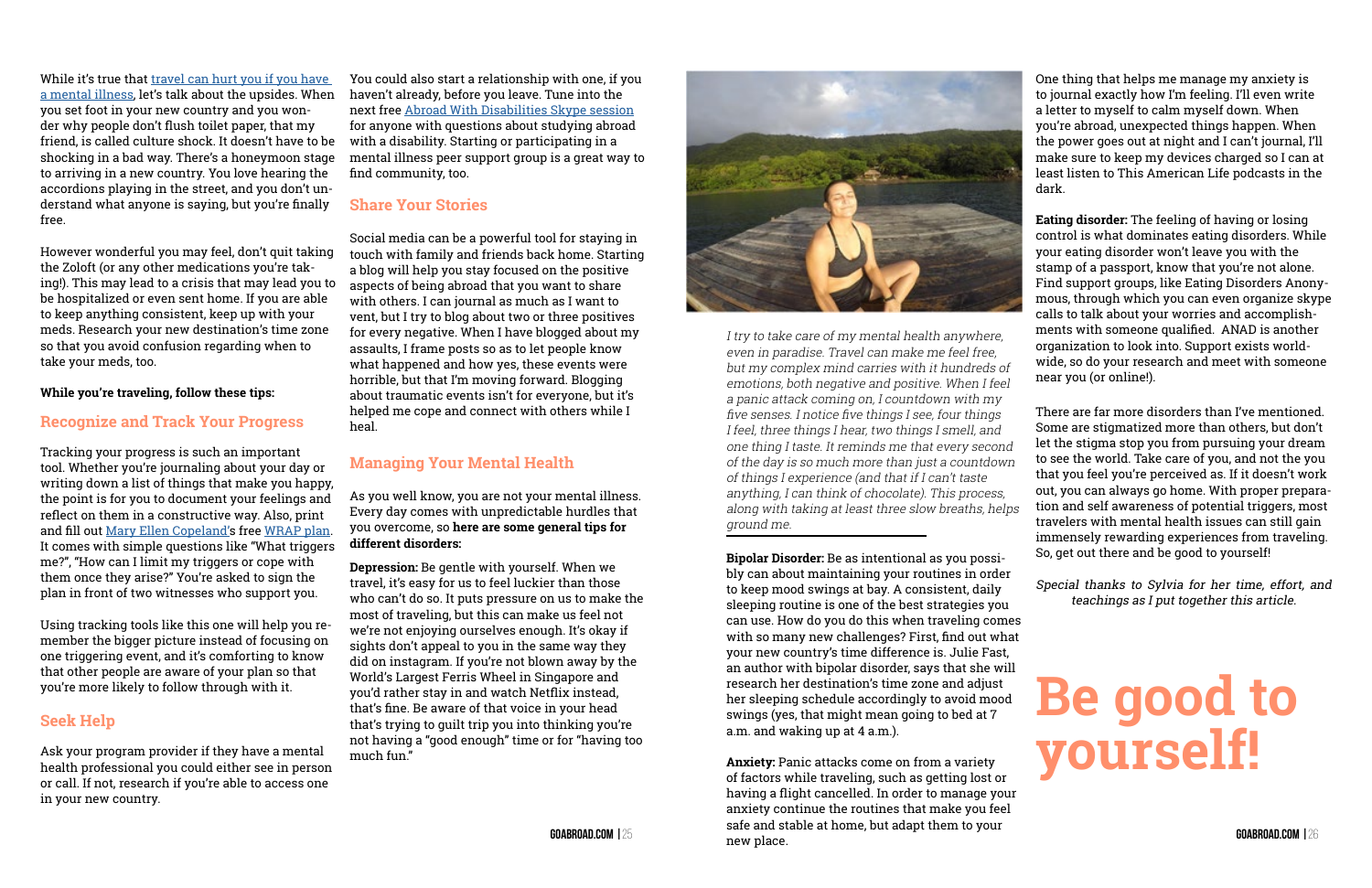## <span id="page-13-0"></span>**understand & manage your mental Illness:** Recommended books & Resources

by Sylvia DeMichiel

 ${\mathbf S}$ ometimes, when I'm planning to travel, I think I will be good—no anxiety, no depression. I will be happy and carefree—that is definitely not always the case. I learned my lesson through my trips in the past, locally and globally. Something turn to for support are books. Books open you up to a new world and a new set of ideas just like traveling does. I struggled with depression when I studied abroad in Peru and I turned to "The Dresden Files" series by Jim Butcher. It offered me an escape by seeing how Harry Dresden handled the ordeals of his life. It made me feel less alone and like I could handle the next few months of my program.

Below is a list of books hot off my personal best seller and recommended list. Some are novels, some are biographies or memoirs, and some are activity books. All these books can offer a different perspective of how to understand and manage your mental health or mental illness while you are abroad. Not every book will be a match for you or your mental illness. Some books might speak to you more than others. That's okay! Just look for something that will work for you the most.

#### **"Reasons to Stay Alive" – Matt Haig**

Matt Haig suffered from crippling depression for a few years. He shares his story about managing his depression, what helped him get through it, and what continues to help him daily. He writes with honesty and rawness that makes him easy to connect to and identify with. There's even a specific chapter on traveling to Paris with his depression and anxiety. It's a great resource for ideas of how to take care of yourself and not feel alone when you are traveling.

#### **"Start Where You Are" – Meera Lee Patel**

#### **"How to Be an Explorer of the World" – Keri Smith**

Both of these books make it easier to take the time to appreciate where you are and what you are doing and their easy to bring abroad. Some of the activities include making lists, collecting items, drawing, talking, etc. They can help you become more self-aware and truly take advantage of your opportunity to travel.

#### **"Get Headspace: How Mindfulness Can Change Your Life in Ten Minutes A Day" – Andy Puddicome**

This book is a great introduction to the idea of [mindfulness.](https://www.headspace.com/andy-puddicombe) This book was introduced to me by one of my therapists, and I was completely immersed. It made the concept easier to understand and explained why it would be such a helpful strategy. It goes through the definitions, practicing and integrating mindfulness into everyday life, and how to start. There is also an app that you can use along with the book. It is free for the first ten days so you can try it. This is an easy book to bring with you and you can practice mindfulness anywhere you are!

#### **"Nobody is Ever Missing" – Catherine Lacey**

This novel was my everything. It helped me so much recently. This book is about a woman who leaves her life behind in the United States and travels to New Zealand without telling anyone. This book describes her unraveling in New Zealand. It really spoke to me and made me feel a little less alone.

#### **Pretty Much Anything by Brené Brown**

Brené Brown has numerous books out ("I Thought It Was Just Me," "The Gifts of Imperfection," "Daring Greatly," and "Rising Strong"). They all focus on vulnerability, shame, and the idea of enoughness. If you want to get a feel about some of the ideas and strategies she discusses, I suggest watching one of her TED Talks.

#### **Memoirs in General**

Memoirs are a great way to understand one person's experience with a mental illness. It is a great opportunity to learn how others dealt with their own struggles. Here are just a few recommendations, I noted which mental health condition each book addresses.

- "The Quiet Room" by Lori Schiller, Amanda Bennett- Schizophrenia
- "The Noonday Demon" by Andrew Solomon - Depression
- "Furiously Happy" by Jenny Lawson Depression, Anxiety
- "My Age of Anxiety" by Scott Stosell Anxiety
- "The Man Who Couldn't Stop" David Adam **OCD**
- "Irritable Hearts" by Mac McClelland PTSD

There are so many more out there. Take a look around at your local bookstore or do some research online. Everyone's experience will be different, but these books can help you feel less alone and give you a different outlook.

#### **"Hyperbole and a Half" – Allie Brosh**

This is a comic book. You might be familiar with [Allie's blog under the same name.](http://hyperboleandahalf.blogspot.com/) This book has one chapter specifically focusing on depression. Her comics make it relatable if you are struggling with depression or have in the past. This is just another recommended book to help you feel less alone and hopefully have you cracking up. She's just so funny! Her other chapters focus on other topics including dogs and childhood. If this book speaks to you, you can even keep updated by subscribing to the blog.

#### **"WRAP" (Wellness Recovery Action Plan) – Mary Ellen Copeland**

This is a workbook created by Mary Ellen Copeland who has Bipolar Disorder. It is a self-designed wellness plan. This includes wellness tools, daily maintenance, and triggers. This plan can be adapted when you go abroad. I have my own WRAP Book and WRAP Plan that I use daily. They have different type of workbooks depending on your needs.

#### **"Don't Sweat the Small Stuff...and it's All Small Stuff" – Richard Carlson**

This is a simple book that has a workbook to go along with it if you wish. It is filled with basic mantras that can guide you in your time abroad. I personally use this as a guide. It contains helpful reminders for living life. Some of my favorites are: "Set aside quiet time, every day" and "Develop your own helping rituals". Find the ones that work for you and speak to you. I write them on tiny post it notes and put them throughout my apartment, work space, and planner.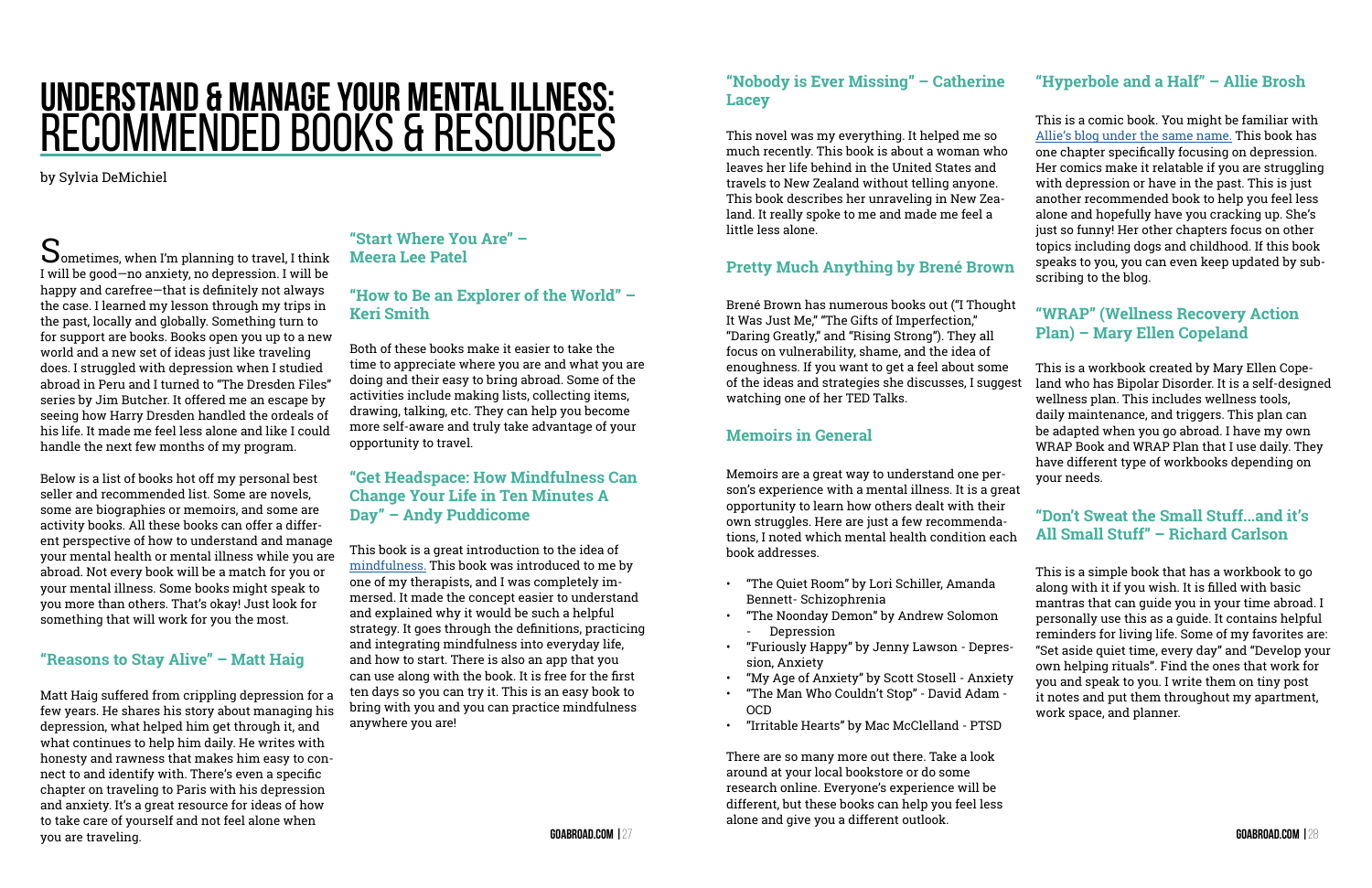**GOABROAD.COM |**29 **GOABROAD.COM |**30

#### **"I am Here Now" – The Mindfullness Project**

This book was suggested to me by another therapist. This book is filled with different activities to help bring mindfulness to your everyday life. They go over mindfulness games, meditation notes, and a guide in how to use the book. This is an easy book to bring with you on your travels and bring you to the present moment if anything comes up.

Just like with music, movies, novels, poems, and any kind of art: not everything will speak to you or apply to you. That's okay! What works for someone else isn't always supposed to work for you. Do a little pre-reading reading to research what sounds like a good book or resource for you to take with you on your travels. After all, [books make the best](https://www.goabroad.com/articles/these-9-books-make-great-travel-companions)  [travel companions!](https://www.goabroad.com/articles/these-9-books-make-great-travel-companions) 

Thank you to friends who have recommended these books to be in the past.



# **"Whenever you read a good book,**

**somewhere in the world a door opens to allow in more light."**

–Vera Nazarian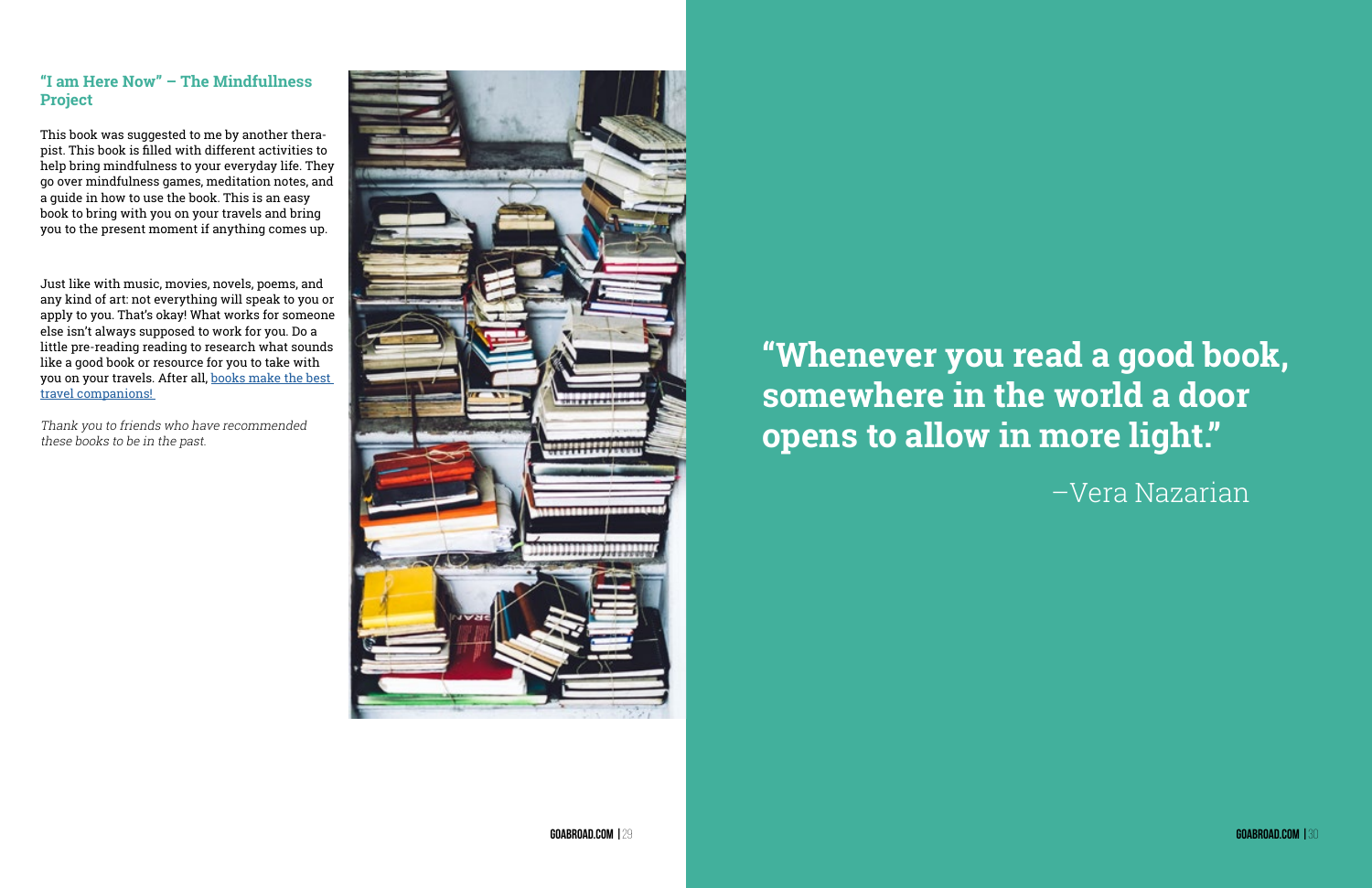# <span id="page-15-0"></span>PLEASE **EACH OTHER**

## **eating disorders, travel, and recovery**

by Niki Kraska

#### $\bm{1}$  ravelers come in all shapes, sizes, colors, backgrounds, personalities, and medical histories, and all of these things impact the way we travel.

Take me, for example  $-$  I am a 5ft 8in woman (I stand out in large crowds); I am multi-ethnic, though I physically look white (and deal with the respective stereotypes); I am a hard worker (great for volunteering!) who also loves to play and daydream; and I manage daily an autoimmune disease (I have to get good sleep), anxiety (I have to calm my panicking mind), and life in recovery from an eating disorder (read on).

#### **No matter how hard I try, I can't pretend that crossing a border leaves all of this behind.**

My autoimmune disease and anxiety disorder are chronic, but stable; I can take meds daily and manage them. I don't necessarily want to take meds, and I won't forever, but right now for traveling, it helps.

the road after successful treatment, here's some important information to consider about travel and eating disorder recovery.



The eating disorder (ED) is different. There isn't a medication specifically for eating disorders. Maybe something for the depression or anxiety can help, but it doesn't treat your disorder or keep you in recovery. It's up to you to keep yourself there. I write this now eating disorder free and loving it, but it was a journey to get here. Treatment started in 2007, followed by relapses, the beginning of recovery (treatment does not simply equal recovery), finding stability so I could study abroad in 2009, slips, volunteering in Guatemala in 2010, and then ending treatment in 2011 when I finally could say that I was fully healthy again. Even in sustained recovery, though, distorted Regardless of the amount of time spent in treatment, if you still live with recurrent episodes of eating disorder symptoms (i.e. restricting, bingeing, purging, etc.), travel is not the best answer. Beyond the more obvious health risks and chance of the disorder becoming worse, traveling "in symptom" only takes away from your experience. Rather than being present to your studies or your service, the disorder will have a hold over you and will cloud your ability to take in all that your trip abroad has to offer – new opportunities, new friends, new foods, new perspectives, and more. Since there's no one-size-fits-all treatment for an

**Note:** If you have an eating disorder and have not received treatment, the mental, emotional, and physical risks of participating in a travel abroad program far outweigh the benefits. I strongly recommend prioritizing your health and seeking treatment before deciding to travel abroad.

#### **Why You Should Not Travel Abroad If You Are Still In The Thick Of Your Ed**

thoughts and triggering events happen, and they happen as well when you travel. If you're considering taking your first solo (or small group) trip abroad, or are getting back out on ED, it can take time to figure out the right combination of therapy style, medication, and medical and nutritional support you need. Disrupting your treatment by leaving to go abroad too soon only leaves you vulnerable to relapse and/or an even longer road to recovery.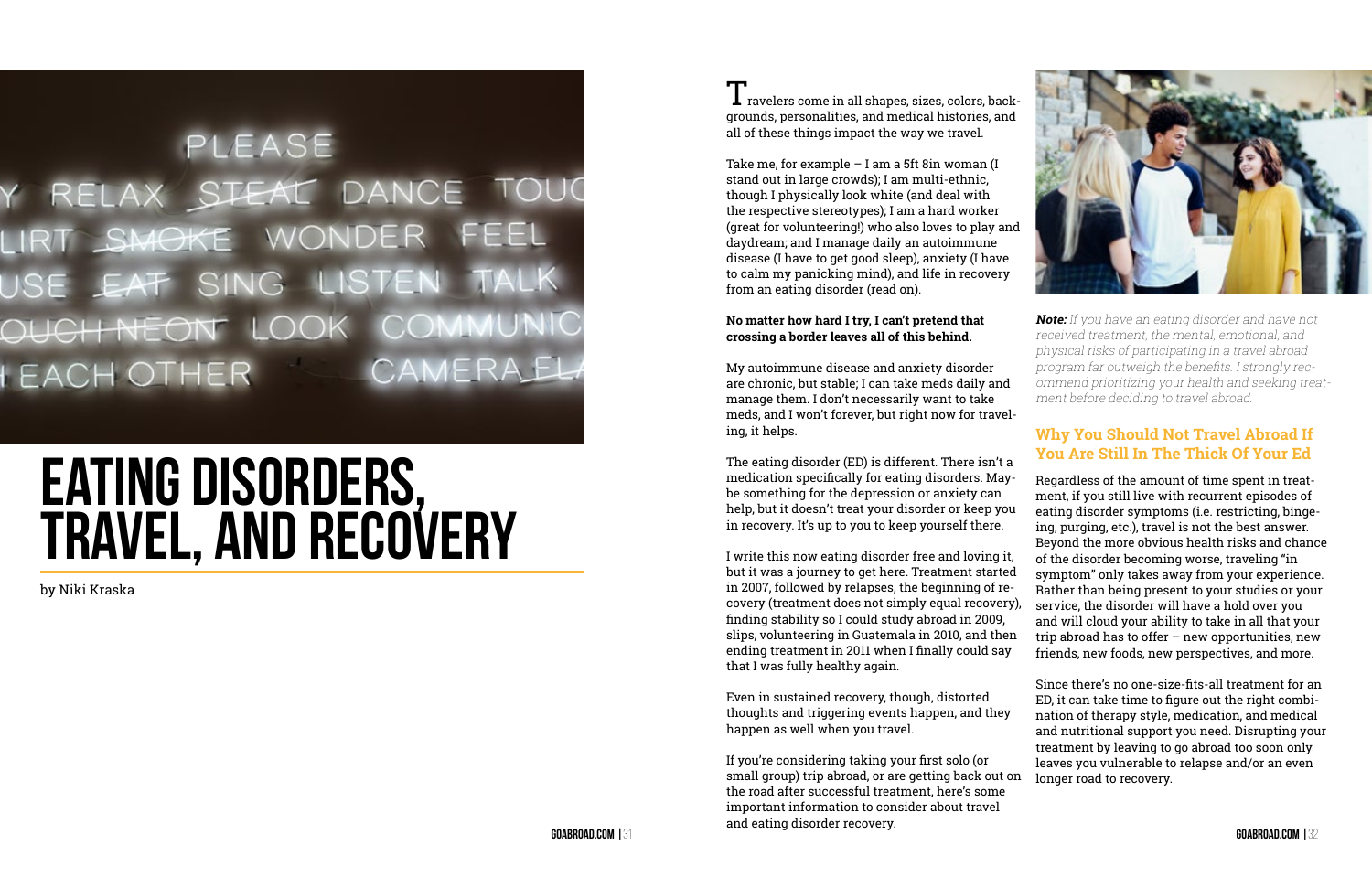#### **So When Is The Right Time To Travel Abroad?**

Great question! A quick checklist:

- Are my symptoms under control?
- Is my health stabilized?
- Have I been making progress in recovery for a sustained amount of time?
- Do I feel properly supported?
- Does the thought of travel bring joy and excitement (not fear or anxiety)?

Do yourself a HUGE favor and be honest with yourself as you answer these. If you just started treatment a month ago, probably not the best time to head out on your own. But if you've found a treatment team and plan that is working for you and you've been able to reach a stable place in your path to recovery, then talking to your doctor about traveling abroad is definitely in the picture. Just make sure to take the proper steps before traveling abroad with a mental illness.

#### **What Can You Expect While Traveling Abroad**

A program abroad can have one of three effects on your eating disorder recovery.

**A new culture and way of life can help you progress in your recovery even more.** This was my experience. The lifestyle I stepped into when I studied in South Africa for 3 months was different than my lifestyle back home – more laidback, more focused on time spent with others and appreciating life by simply enjoying the one you have. I found peace within the culture and the people and I no longer needed the eating disorder to find a sense of calm.

**Since you can't plan for everything when you travel, the unexpected can be triggering.** Even the most esteemed travel abroad programs can come with delays, last minute changes, setbacks, and participants or staff that you either love or could do without. Your resiliency and coping skills will be tested.

Since it's easy to turn to your ED for comfort while alone and abroad, resisting the urge is one more challenge to add to the list. This is why it's essential to make sure you are confident enough in your recovery before traveling, so these challenges don't send you spiraling backwards.

**More realistically, a combo of the two.** You'll go through periods where life in your host country is amazing and you want nothing more than to keep it that way, and periods where old triggers creep up and you have to work a bit harder to stay on track.

In my last weeks leading up to returning home, as I also prepared my final papers for class, the carefree attitude I inherited in South Africa for three months quickly reverted to my old stressed-out ways. I had to be honest to myself and program staff on what I needed to remain healthy.

#### **Staying Healthy Abroad**

The good news is there are MANY things you can do while traveling to keep your health smooth-sailing!

**Make yourself comfortable.** Volunteering on your own in the middle of the forest is soothing for some, while studying with a group in a big city is more comfortable for others. Now is not the time to push your limits and comfort zone too far, especially for your first trip abroad in recovery. Choose a location and program type that will make for an easier transition. Don't worry – there will still be many opportunities to explore different destinations in trips to come!

**Do what you know you need to do.** Taking care of your basic health needs – a consistent sleep schedule, proper nutrition, limited alcohol, daily medications if needed, etc. – is always fundamental in any type of recovery. If you need structure and balance in your day to day life, do your research on both the country and program ahead of time to know how you will be able to incorporate stability into your new and potentially changing territory.

**Make time for yourself.** If you are used to running five times a week, journaling before going to bed each night, or starting your day in quiet meditation, make sure you find ways to fit these into your schedule. Not only do coping strategies help during times of stress, but they can also prevent potential breakdowns.

**Write things down.** Keeping a meal plan can be difficult depending on the type of program you are with, but having a rough outline along with a food journal will help control the anxiety around meal times. Adding positive affirmations, appreciations, and examples of your successful coping in the journal along the way can do wonders for your self-esteem and wellbeing too!

#### **Dealing With Triggers And Symptoms**

Especially with longer trips abroad, triggers and symptoms are bound to arise, but that doesn't mean you have to be defeated.

**Talk to someone.** Whether you actually talk about the eating disorder, or simply talk about the weather, finding someone to connect with or a conversation to distract you also provides inthe-moment support. Being thrown into another country with a group of strangers, program participants often develop close friendships fast. If you've been able to connect with some, don't be afraid to confide in them when you are struggling. While they may not be able to directly relate to an eating disorder, chances are they will also be able to confide about their own struggles, too.

**Have a plan.** Keep a step-by-step action plan you will take when you experience a severe trigger or can feel the eating disorder "voice" trying to take over. The plan could include in-the-moment coping (such as counting your breaths to 100 to let an urge subside) or skyping with someone back home to clear your head. Knowing where and how you will be able to find support will help you not get caught off guard. **Be kind to yourself.** It's always frustrating when we've had a slip. Throughout all different stages of recovery, slips happen. Remember that a slip (i.e. having an episode or experiencing some symptoms) is not a relapse\* and does NOT mean we've stepped backwards. You are on a journey, you've made it this far to be able to travel abroad, and you are maintaining your health alone! Don't beat yourself up and let a slip be a floodgate for even more. Stay empowered and help yourself move on.

To make talking to someone easier, it's also a good idea to tell a friend you are traveling with or the director of the program abroad\* about the status of your eating disorder before departure. This will not only make it easier to bring up if the time is needed, it will also create a bigger safety network for you.

\*If you fear telling the program will jeopardize your opportunity to participate, ask your doctor to write a letter confirming your health status.

**Be alert.** At this stage in your recovery, you probably know and understand many of your triggers. Maintain awareness of potential triggering circumstances as well as how you are feeling around new situations. Acknowledging triggers and your emotions and talking yourself through them will help you avoid unhealthy responses and old habits.

\*If you feel you are experiencing a relapse, talk to your program coordinator immediately.

- 
-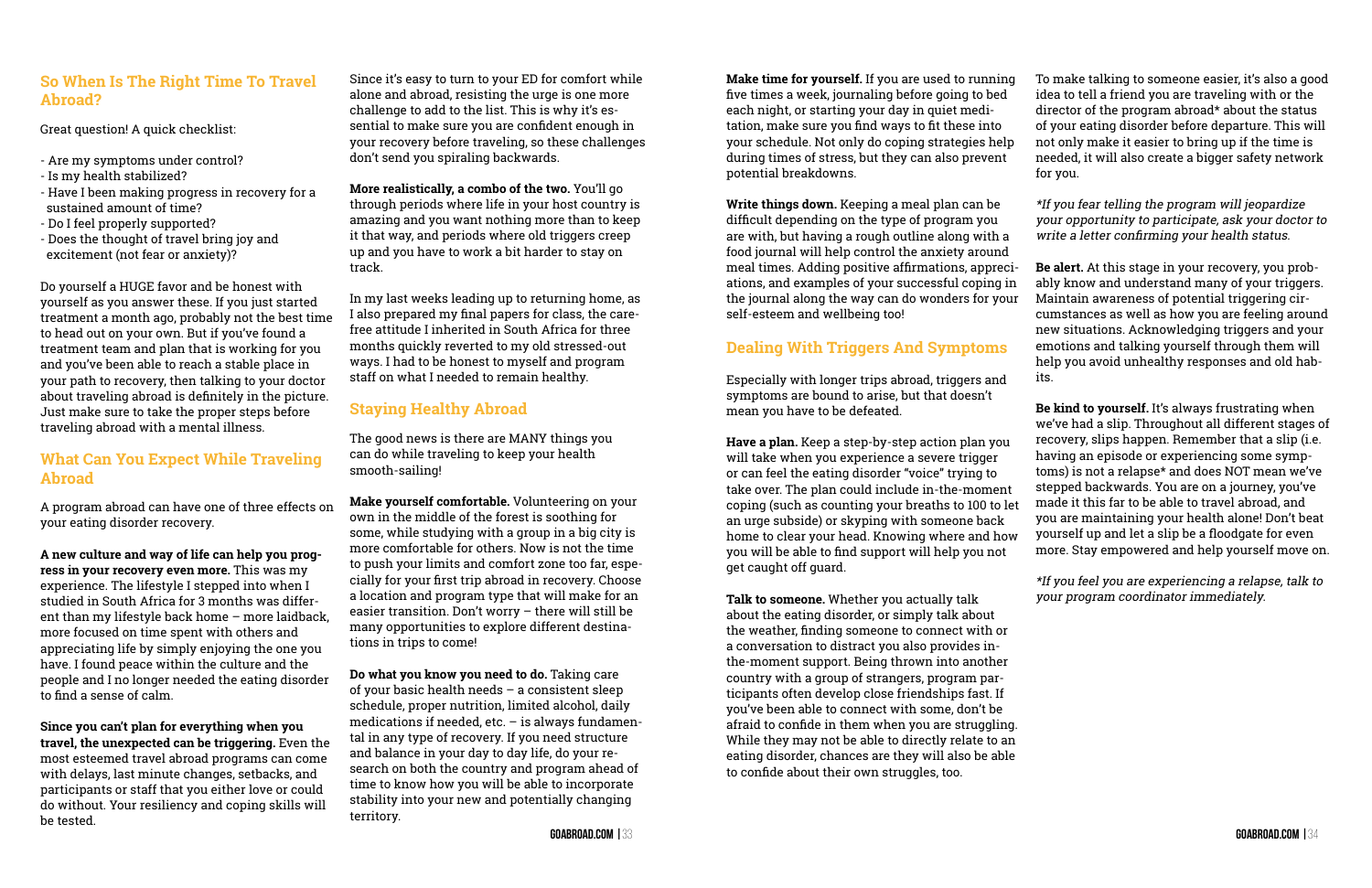**GOABROAD.COM |**35 **GOABROAD.COM |**36

Travel has been an extremely positive part of my recovery. Seeing life outside of my own – knowing there are so many different types of people, types of beauty, types of joy – has helped me understand and become comfortable in my own skin, in my own beauty, in my own joy.

I write this while on my sixth trip abroad and in my ninth country. And while I've been living in strong recovery for five years, I still have to take proper care of myself and be careful so the eating disorder doesn't come back. But, with each travel experience, the distorted thoughts and urges grow weaker and weaker, and I grow stronger and more confident in my ability to never give in.

<span id="page-17-0"></span>**Travel has been an extremely positive part of my recovery. Seeing life outside of my own –knowing there are so many different types of people, types of beauty, types of joy – has helped me understand and become comfortable in my own skin, in my own beauty, in my own joy.**

I guess in a sense the world has been part of my recovery. Travel when you are ready and have the support you need, so it can also be a part of yours, too.





## my friend is struggling WITH A MENTAL ILLNESS WHILE traveling. **how do i help?**

by Charleen Johnson Stoever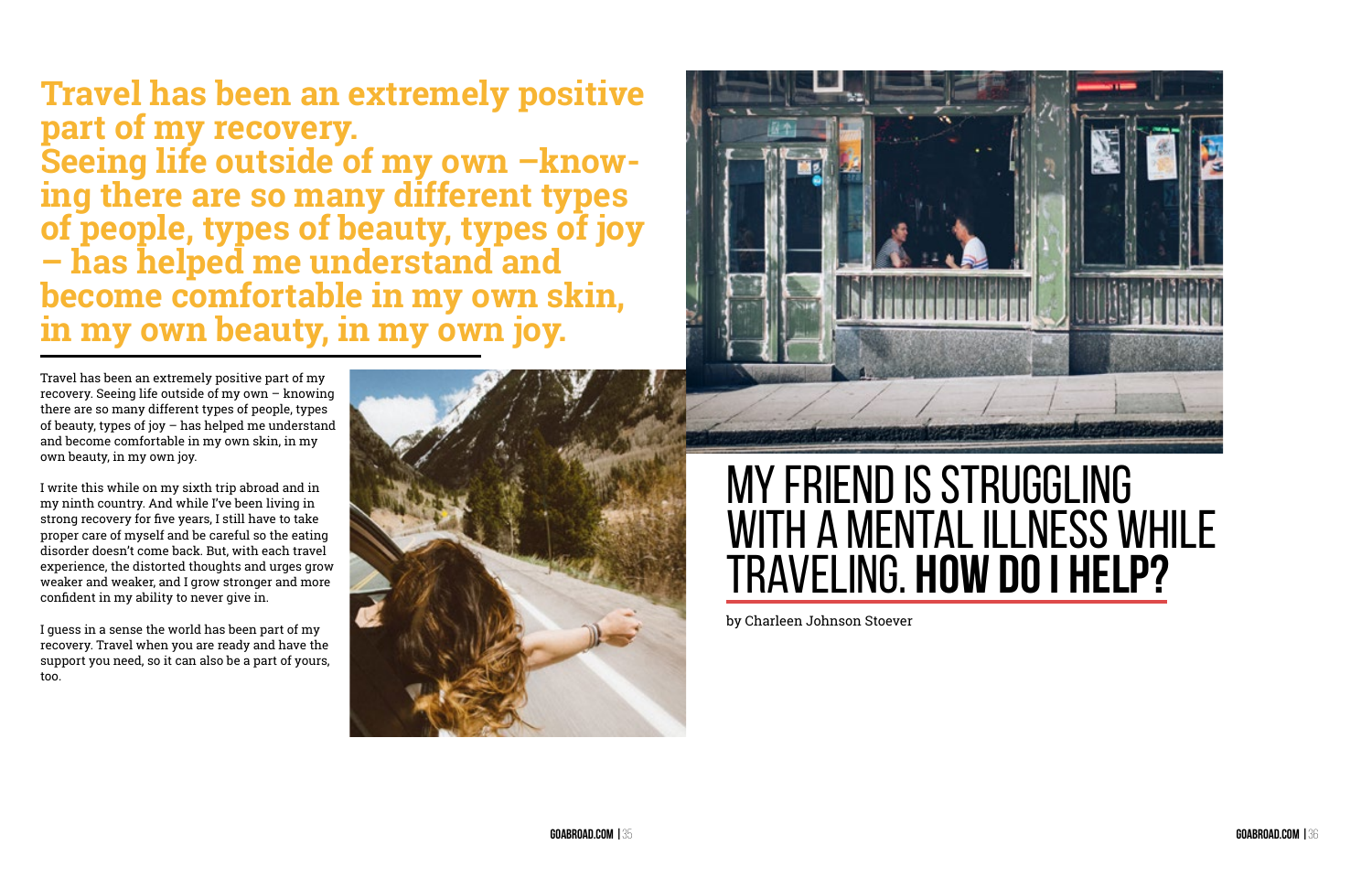Note: This article refers to the Westernized notion of mental illness.

 $\mathbf S_\text{o}$ , your friend has a mental illness. They're also abroad. You don't have to be studying counseling abroad to help them. As part of their support system, you may be wondering how their experience may be affecting them, but you also know that they are not their mental illness. They are not their depression, their bipolar disorder, or their anxiety. While one in four people experience mental illness each year, most people are able to manage their mental illness and go about their daily lives in the ways that work for them.

Dealing with travel related issues like culture shock can be stressful for anyone, no matter if they have a mental illness or not. On top of that, traveling with a condition like schizophrenia or manic episodes means having to make sure your medicine doesn't get lost and that it is legal and accessible abroad. **Whether you're wondering how to be the best travel partner for them or you're wondering how to cheer for them on the sidelines, here's some tips to be there for your buddy**

#### **No Matter The Distance: Advice To Give Support**

It may seem overwhelming to support a friend with a mental illness, or it may seem like a piece of cake to you after you two have established what works. Here's how you can support someone with mental illness, no matter if you're volunteering in India and they're interning in South Africa.

#### **Be empathetic.**

It's easy to mistake empathy with sympathy. You might have an LGBT friend with a mental illness who, on top of worrying about adjusting to a new culture, is worried about their safety if they come out to their host family. Or, they could be a person of color who deals with cultural, religious, linguistic barriers, and negative stereotypes depending on where they're from or where they're going. These combined factors can be weakening. You can't solve racism, sexism, classism, or homophobia. What you can do is listen.

Being an active listener and being okay with not being able to solve these problems is the key to empathy.

#### **[Check out Brené Brown's explanation of Empathy](https://youtu.be/1Evwgu369Jw)  [vs. Sympathy.](https://youtu.be/1Evwgu369Jw)**

In Brené Brown's video, she explains that it's okay not to have all the answers. It's okay to say "I don't know what that's like, but I'm here if you need me." Check out the video and it will probably be one of your favorite animal-in-a-cave videos. Whatever you do, don't be the person who just offers a sandwich. You'll also think twice about starting off a sentence with "At least."

#### **Check in.**

Few things are as comforting as having friends reach out for the sake of reaching out. After my assaults and after the Orlando shooting in June, I was very public on facebook and on my blog about how these events affected me. Not once was I angry that someone reached out to me. I felt more saddened that people felt as if they couldn't or shouldn't reach out to me because they wouldn't know what to say.

After the Orlando shooting, I was in shock. As a queer woman of color, I felt as if I could have been targeted myself. I never would have thought that a horrific (but not the worst) mass shooting could happen in a "safe" space for queer people. I took two mental health days to see a therapist and to be around friends I cared about, and once I returned to social media and opened my inbox, one of my friends told me: "I stand with you. I'm proud of you. You are brave. You are loved."

I had one coworker text me out of the blue and tell me that she didn't have anything particular to say, but she wanted me to know that she was there for me in case I needed someone to listen. It made me feel loved. I thanked her for reaching out, even though we didn't end up talking.

Sometimes, it's nice to just check in without either **Communicate your needs.**  party feeling pressured to follow through.

#### **Use "I" statements.**

Using I statements instead of accusatory statements can make a world of a difference when you're addressing issues or asking something of someone, especially if they have a mental illness.

Read this statement: "You always take forever to get online to skype." What's wrong with this?

First, when using words like "always" or "never," you're making a sweeping generalization. Maybe your friend just has incredibly slow internet. Maybe they feel like they have to be emotionally grounded before talking to you first so that you don't worry about them.

Instead, say things like "I will wait for you to come home so that we can chat," or "I feel ignored when you take longer than planned to get online. I'd like to know what we can do about it." This takes more of the pressure off of your friend and sounds so much more constructive.

#### **Have an open, conversation about what they're going through.**

#### **Traveling Support Tips**

Are you in the same country as your friend? You may not be in the same building or city as they are, but it's comforting for them to know you understand how life in this country is different. **Follow this advice:**

Good communication is the basis of any relationship, but being in a foreign place brings extra challenges and stresses, from extreme humidity and heat to dealing with a foreign language. Being a good travel partner means doing your fair share. Do you need to be alone? Do you need to take a break from sightseeing? If you want to stop and

grab a bite to eat, say so. If they're doing all of the trip planning, suggest and activity and offer to plan it. This will keep you both happier.

Anyone with a mental illness is mostly aware of their limits, and travel can push those limits further. Therefore, even if you have already talked with your friend about how you can support them, initiating this conversation again with regard to travel can provide them an extreme amount of relief. If it's difficult for you to initiate conversations, just think of how hard it might be for someone with anxiety to do so. You might have a better internet connection than they do to look up where to find a medicine, or they might not be as tech-savvy as you are to find some answers. Maybe you know someone who can better support your friend than you're able to with immediate resources. Be up front about the availability of your resources and your willingness to do research. If your friend isn't able to google something or get advice, you'll help them in a jiffy.

If you're concerned that your buddy seems a bit out of it, remember to use "I" statements. Traveling can wear down on anyone regardless of whether or not they have a mental illness, so say something like "I'm happy we could spend time together. I notice you seem a bit tired right now. I'd like to know if you need a break. I don't need you to explain anything if you don't want to, though." Some people need to set more limits than others. As an introvert who feels anxious if I'm around people for too long, I'm open with my friends about needing alone time, and they respect my needs.

#### **Offer to seek help or do research on your friend's behalf.**